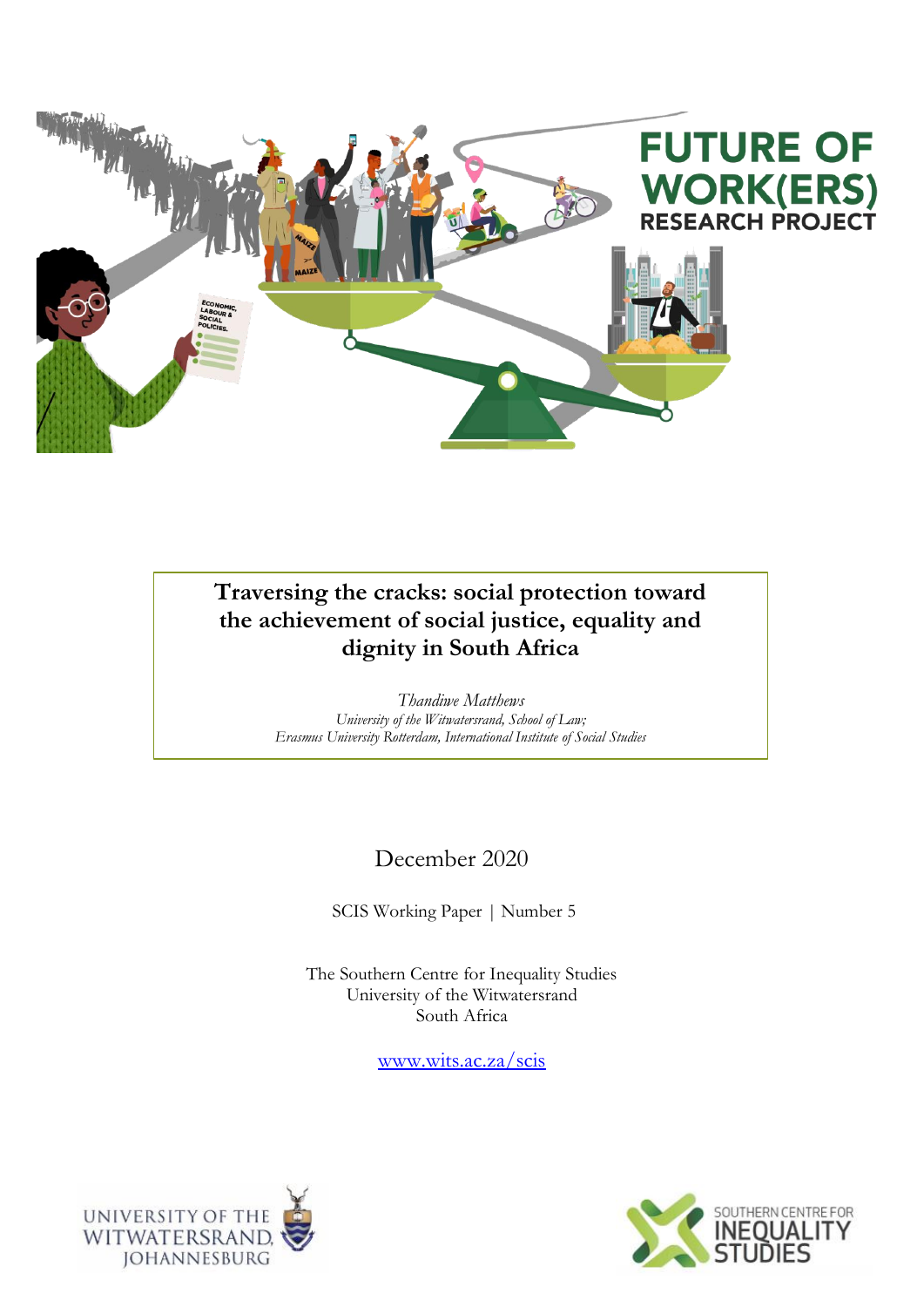#### **About the author**

Ms Thandiwe Matthews is a human rights attorney and doctoral candidate in Law and Development Studies, forming part of a joint scholarship programme between the University of the Witwatersrand and the International Institute of Social Studies of Erasmus University Rotterdam. Her academic interests lie in analysing the relationship between human rights and governance, the economy and society, and her work has been published in the *Oxford Journal of Human Rights Practice*, the *South African Journal on Human Rights* and *Development Southern Africa*. Her doctoral research adopts a socio-legal approach to explore the role of constitutionally protected human rights to address structural inequalities of race, gender, class and age in South Africa, with a specific focus on social protection programmes. She is an alumna of the US State Department's Fulbright-Hubert H. Humphrey Fellowship Programme (2015-2016).

#### **Acknowledgements**

The Future of Work(ers) Research Project at the Southern Centre for Inequality Studies is supported by the International Development Research Centre (IDRC), the Ford Foundation and the Friederich Ebert Stiftung South Africa.

#### **About the Southern Centre for Inequality Studies**

The Southern Centre for Inequality Studies (SCIS) is the first research institute of its kind in the global South. It draws on the intellectual resources of the University of the Witwatersrand and partner institutions in South Africa and beyond, to host an interdisciplinary research and policy project focused on understanding and addressing inequality in the global South. Research foci include wealth inequality, black economic empowerment, the gender pay gap, Covid-19 and the future of work(ers). The Future of Work(ers) Research Project explores how digital technologies are reshaping the world of work and the impact of these changes on inequality. The project defines work broadly to include both productive and reproductive activities in the formal and informal economy. It conceives of the development and application of digital technologies as a contested terrain. It is particularly interested in how collectives of workers shape what digital technologies are developed, how and to what end; and the economic and social policies that have been leveraged in response. In order to capture the diversity of the global South the project has selected the following case countries: Colombia, Ethiopia, India, Mozambique and South Africa.

Visit our website: [www.wits.ac.za/scis](http://www.wits.ac.za/scis)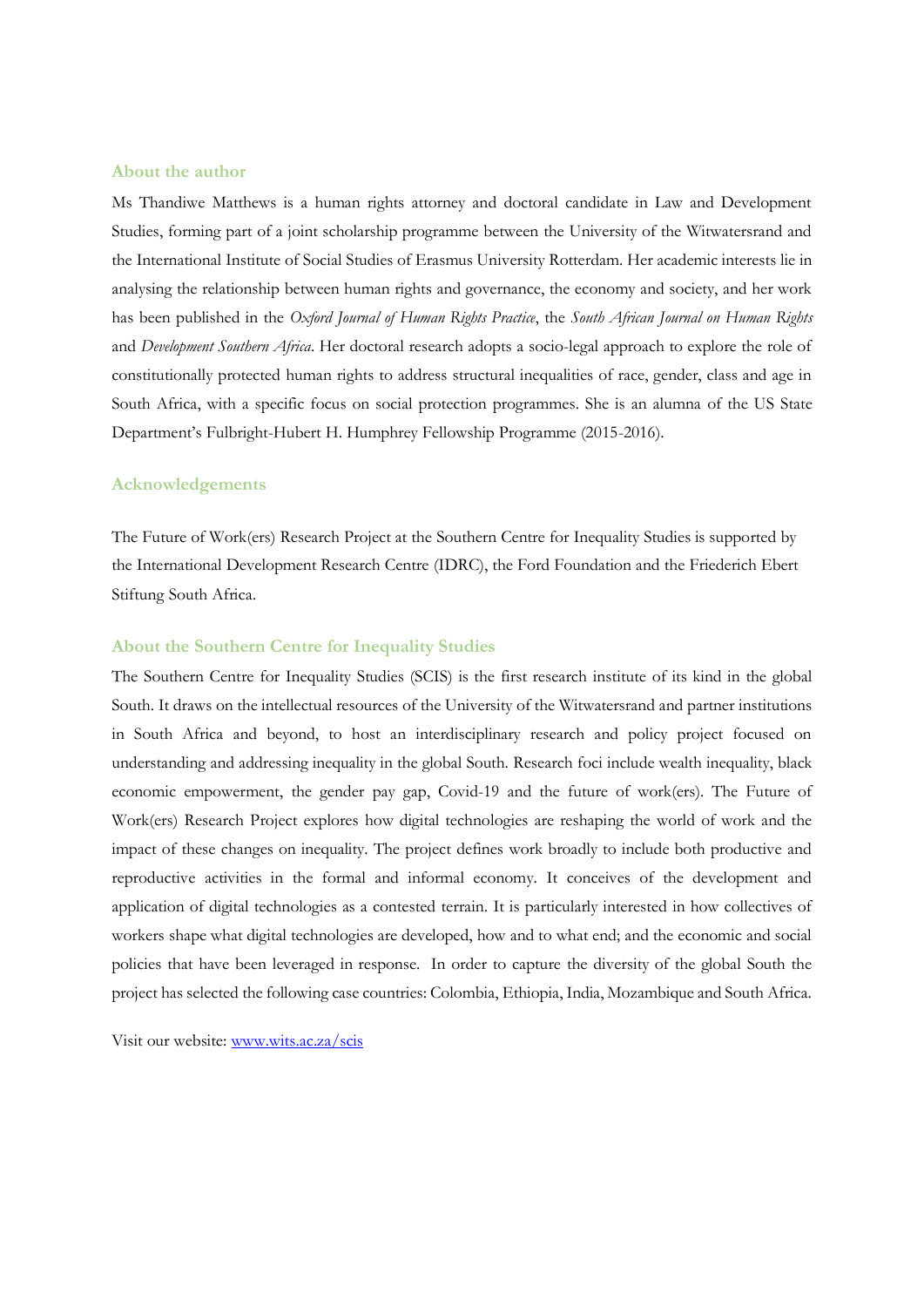## **Recommended citation**

Matthews, T. 2020. Traversing the cracks: social protection toward the achievement of social justice, equality and dignity in South Africa. Future of Work(ers) SCIS Working Paper Number 5. Southern Centre for Inequality Studies, Wits University.

## **Abstract**

*South Africa has one of the most expansive social protection systems in Africa, yet it remains one of the most unequal countries in the world. The sudden onslaught of the Covid-19 pandemic has laid bare the devastating impact of deep global and domestic socio-economic inequalities, and the political, economic and social implications thereof. This paper explores how the conceptualisation and implementation of social protection policies can serve to simultaneously confront and reproduce the sources of power that sustain structural inequality in South Africa. Through an interdisciplinary lens, the research probes the gendered nexus between social policy and constitutionally protected socioeconomic rights to elucidate how multiple forms of discrimination perpetuate the exclusion of historically marginalised groups, and particularly black African women, in post-1994 democratic South Africa.*

*Although social protection programmes have saved millions of households from falling deeper into poverty, the level of social grants is insufficient to meet households' reproductive needs and undermines their very objectives. At the same time, the digitalisation of cash transfers coupled with the 'marketisation of governance' (Taylor, 2000) has trapped grant beneficiaries in relations of credit and debt.*

*The paper concludes that comprehensive social protection requires an approach that is not only efficient and pragmatic but is substantively inclusive, equitable and participatory, with the aim of dismantling relations of power that reproduce structural inequalities. However, social protection alone cannot address the complexity of challenges associated with structural inequality, and must be linked to labour market policies geared at improving the conditions of work for black African women in South Africa.*

## **Introduction**

In 2018, the World Bank declared South Africa to be one of the most unequal countries in the world and stated that inequality has increased since the fall of apartheid (World Bank, 2018:xv). This increase in the structural inequality of wealth and income has occurred despite the establishment of a constitutional democracy founded on the redistributive principles of dignity, equality and social justice, and the guarantee of civil, political, and socio-economic rights for everyone in post-1994 South Africa. Concurrently, the World Bank has celebrated the country's social protection system, attributing its success to a combination of leadership, backing from the South African constitution, technical soundness, and active engagement with civil society actors (Bruni, 2016:120). As stated in the Sustainable Development Goals (SDGs) and supported by international financial organisations (World Bank, 2019), social protection is envisioned as a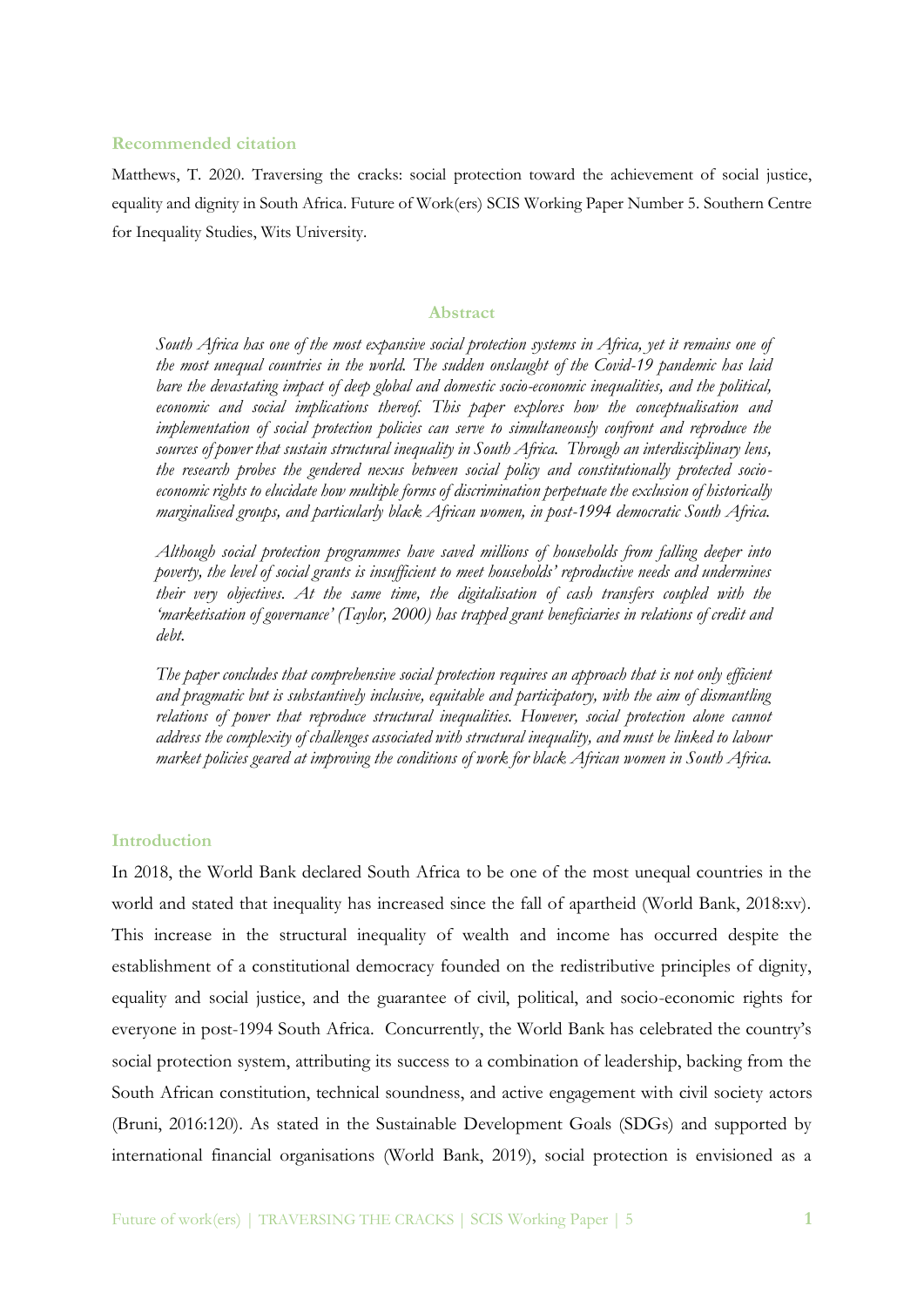mechanism to reduce both poverty and inequality, which has been reflected in the country's macroeconomic policy since the advent of its democracy.

South Africa's Gini coefficient fluctuates between 0,660 and 0,696 (StatsSA, 2019a). While wealth and income inequality continue to be mapped in South Africa (Chatterjee, Czajka & Gethin, 2020), more research is required to interrogate the structural sources that sustain them. Mindful of its intersection with inequality and poverty, the country's unemployment rate is conservatively estimated to be 30% and therefore remains a significant barrier to the attainment of decent work and social justice (ILO, 2019). Official statistics released by Statistics South Africa have consistently highlighted the racialised and gendered nature of poverty, exacerbating structural inequality in the country. In 2015, the proportion of black  $A$ frican<sup>1</sup> women living below the lowerbound (extreme) poverty line of R758 per month (about US\$44) was 49.2%, while for black African men this number was 44.8% (StatsSA, 2017).

The endemic fragility of market economies in the global North and South has been heightened as a consequence of the novel coronavirus (Covid-19) pandemic and has increased the visibility of existing fault lines in post-1994 South Africa. Since March 2020, the start of the country's 'hard lockdown' period, the gender gap in the formal and informal economy has grown, with women accounting for approximately two thirds (or two million) of the net job losses (Casale and Posel, 2020).

Poverty and unemployment in South Africa further disproportionately affect its younger demographic. Youth aged 15 to 34 cumulatively account for more than two thirds of the total number of the country's unemployed persons, the majority of whom are young black African women (StatsSA, 2018). For this age cohort, the high school dropout rate once compulsory basic education ends in Grade 9 reaches, at times, 25% (StatsSA, 2016). Meanwhile, HIV/AIDS remains stubbornly incessant in its disproportionate impact on women; in 2018, of the 7.5 million adults living with HIV, 4.7 million were women and new HIV infections among young women aged 15 to 24 yewere more than double those of young men (UN AIDS, 2018).

The emergence of the on-demand economy through the use of digital mobile technologies has been marketed as a flexible work option that can provide better remuneration for younger workers who find themselves in precarious economic circumstances. Yet, in South Africa, it has been found that legal measures to improve paid work, including social protection benefits, are undermined when workers are not classified as employees. The growing popularity of the convenience presented by the digital economy, particularly for society's elite, thus reconfigures existing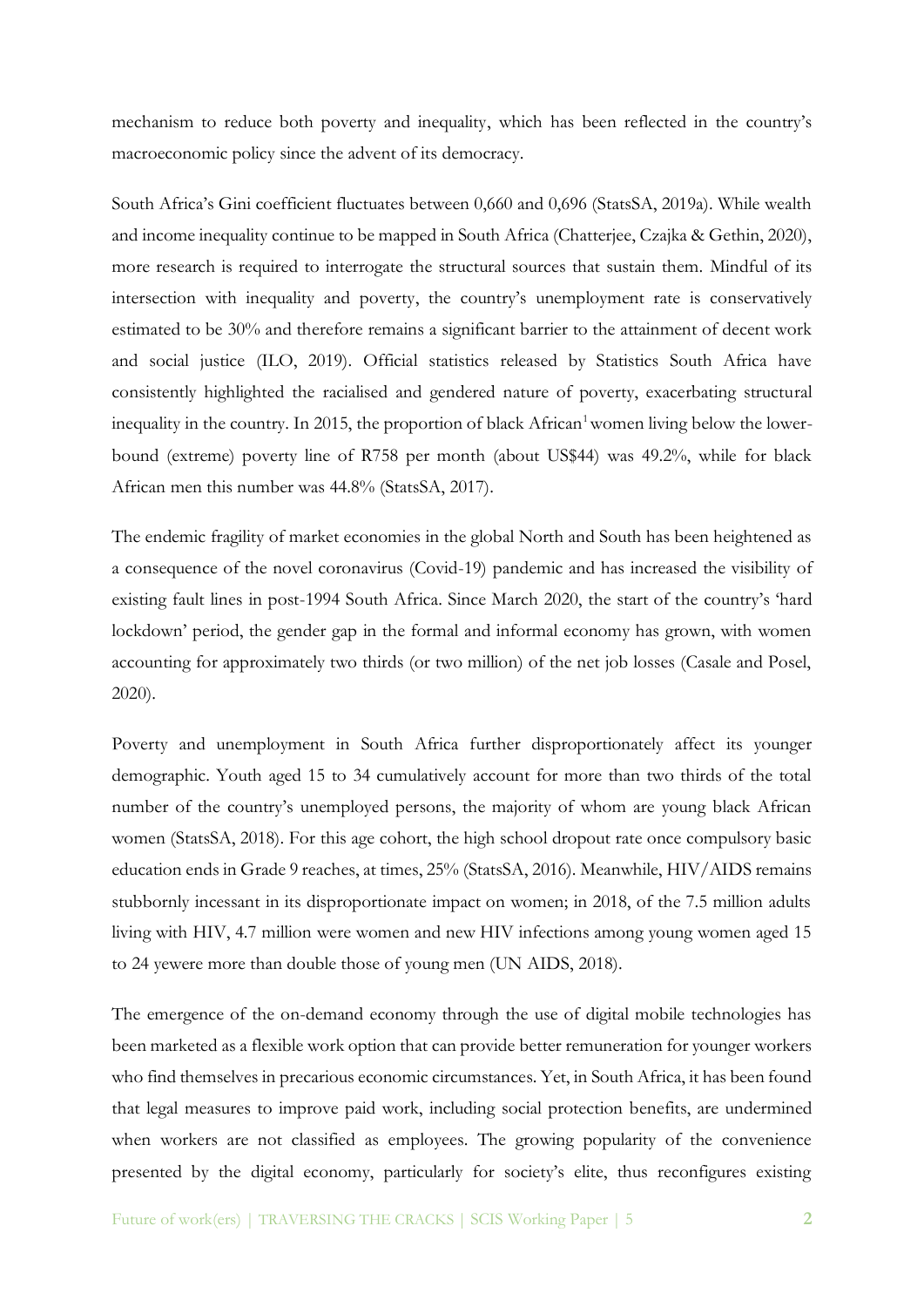structural barriers to women's economic autonomy (Hunt, 2017). Moreover, debates surrounding the benefits of work in the digital age pay insufficient attention to global inequalities in the structures of governance, flow of information, financial capital, economic opportunities, technologies and human capital that will be instrumental to shaping the nature and availability of work, particularly for African women, in the future (Kanengoni, 2018).

In an attempt to address the country's legacy of inequalities, the state introduced an expansive social grant system, with at least two thirds of all unconditional cash transfers going to the bottom 40% of the income distribution (Bruni, 2016:119). It has been found that 'the grant system [has] helped reduce poverty, stabilise the annual growth of real earnings and increase employment and labour force participation among women' (Bruni, 2016:119). South Africa's approach to social protection has also been deemed 'exceptional' in its efficient and extensive coverage, sizeable contribution and the fact that it is state-led rather than externally funded through donors (Devereux, 2011). While means-tested and targeted at individuals, the social grant system supports approximately 44% of the country's multigenerational households, with female-headed households being more reliant on social grant income than male-headed households. The extent to which the grant supplements additional income is also greater for women than for men, as men receive more non-grant income due to the gender wage gap in the formal economy (StatsSA, 2019b; see also Ferguson, 2007 and Department of Women, 2015).

Thus, despite the intersection of race, gender, class and age inequalities cited earlier, female-headed households have been the predominant beneficiaries of the country's social protection system, largely in the form of social assistance. However, a large majority of women continue to survive perilous lived realities. For women in precarious employment, there is a strong correlation amongst human security, economic security and social protection. Comprehensive social protection that confronts the systems that reproduce patriarchy, socio-economic inequities and gender-based discrimination is therefore critical (National Planning Commission, 2012).

Devereux and Sabates-Wheeler (2004:3) have argued that, for social protection to achieve its transformative potential, it must extend to equity, empowerment and economic, social and cultural rights with a view to challenging power imbalances in society that encourage, create and sustain vulnerabilities. This approach is reflected in section 9 of the South African constitution which guarantees the right to equality and non-discrimination, as well as in section 27 which provides that 'everyone has the right to social security, including, if they are unable to support themselves and their dependents, appropriate social assistance' within the state's available resources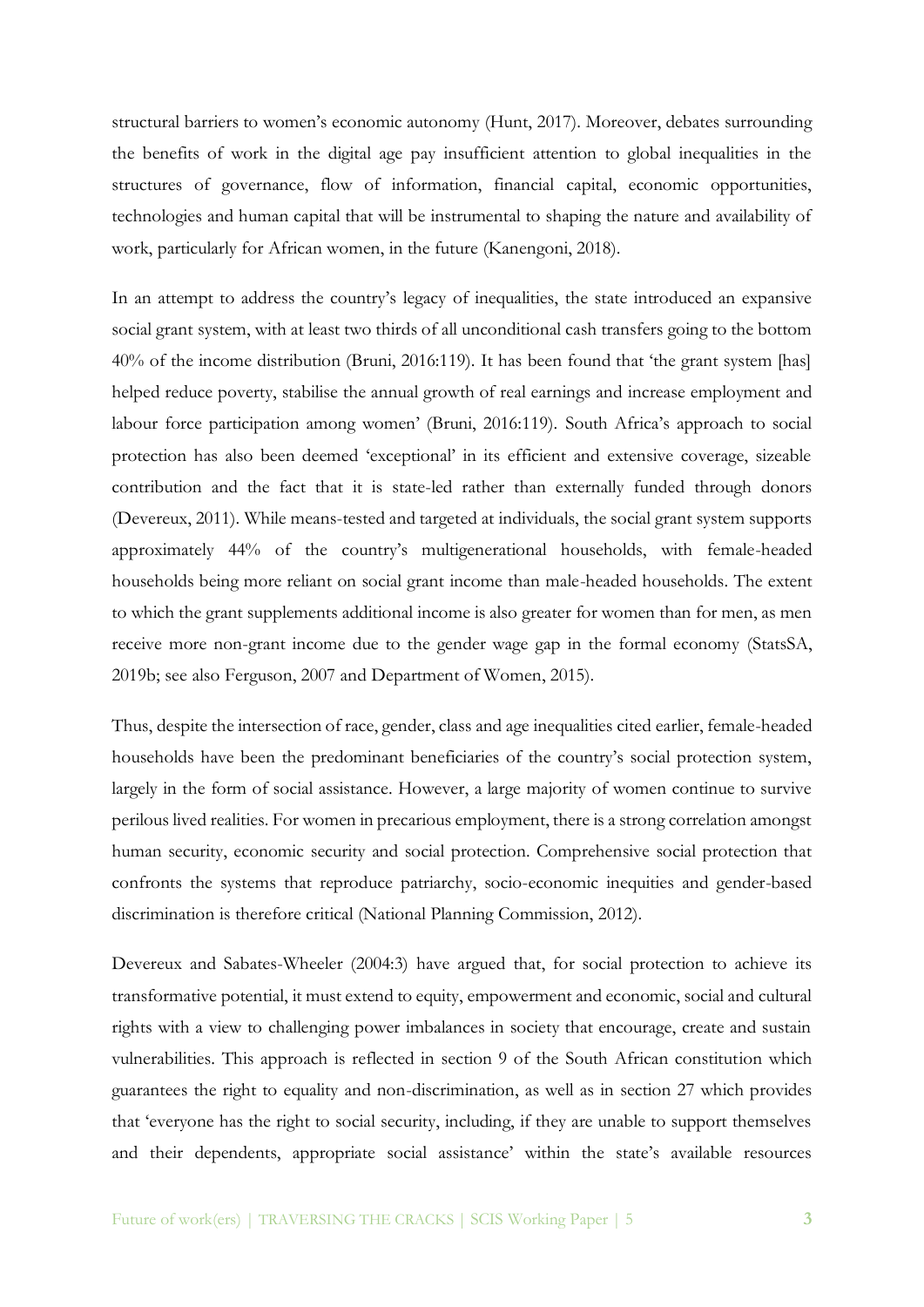(Constitution, 1996: section 27). Here, it is worth noting that although South African laws regulate the administration of social assistance and social insurance separately, the conceptualisation of social security in South Africa's constitutional democratic framework encompasses all forms of social protection and applies to all residents, including non-citizens. Therefore in this paper, 'social protection' encompasses contributory and non-contributory forms of social security and social assistance.<sup>2</sup> Section 27 makes further provision for rights to health care services (including reproductive health care) and sufficient food and water, indicating that, in addition to the separate right of basic education, these rights collectively constitute comprehensive social welfare.

This paper analyses the gaps in the conceptualisation and implementation of social protection, and its implications for black African women as marginalised members of South African society and primary beneficiaries of social assistance grants. It draws on intersectionality as a research methodology, to analyse, both separately and simultaneously, how multiple forms of discrimination perpetuate the exclusion of black African women from South African society, despite the access that they may have to social protection (Carastathis, 2014). The paper is structured as follows: first, I provide a theoretical overview of the relationship between social policy and citizenship, gender justice and constitutionally protected human rights. This section is followed by an overview of the landscape governing social protection in South Africa and includes a synopsis of laws and policy, a brief analysis of the state's budget allocations to social protection, and a consideration of the opportunities and limitations presented by the pandemic, including a universal basic income. I conclude by arguing that comprehensive social protection requires an approach that is not only efficient and pragmatic but is substantively inclusive, equitable and participatory, with the aim of dismantling relations of power and resources that reproduce structural inequalities in South Africa.

## **Contested terrain**

Social policy is fundamentally political given that it serves as the basis for defining and instituting citizenship rights, distributing public goods, redistributing wealth, and articulating some of the main mechanisms of integration and segregation within societies (Fischer, 2012:9).

South Africa's fragmented approach to social security and social assistance finds its origins in its apartheid past, which excluded the majority of its population from its publicly-financed system of social protection and placed racist limitations on the private sector's distribution of labour benefits. As a colonised state, early  $20<sup>th</sup>$  century social protection programmes were designed to exclusively protect the white population against poverty on the assumption of full employment, with associated health and safety benefits for the male breadwinner to support the female caregiver,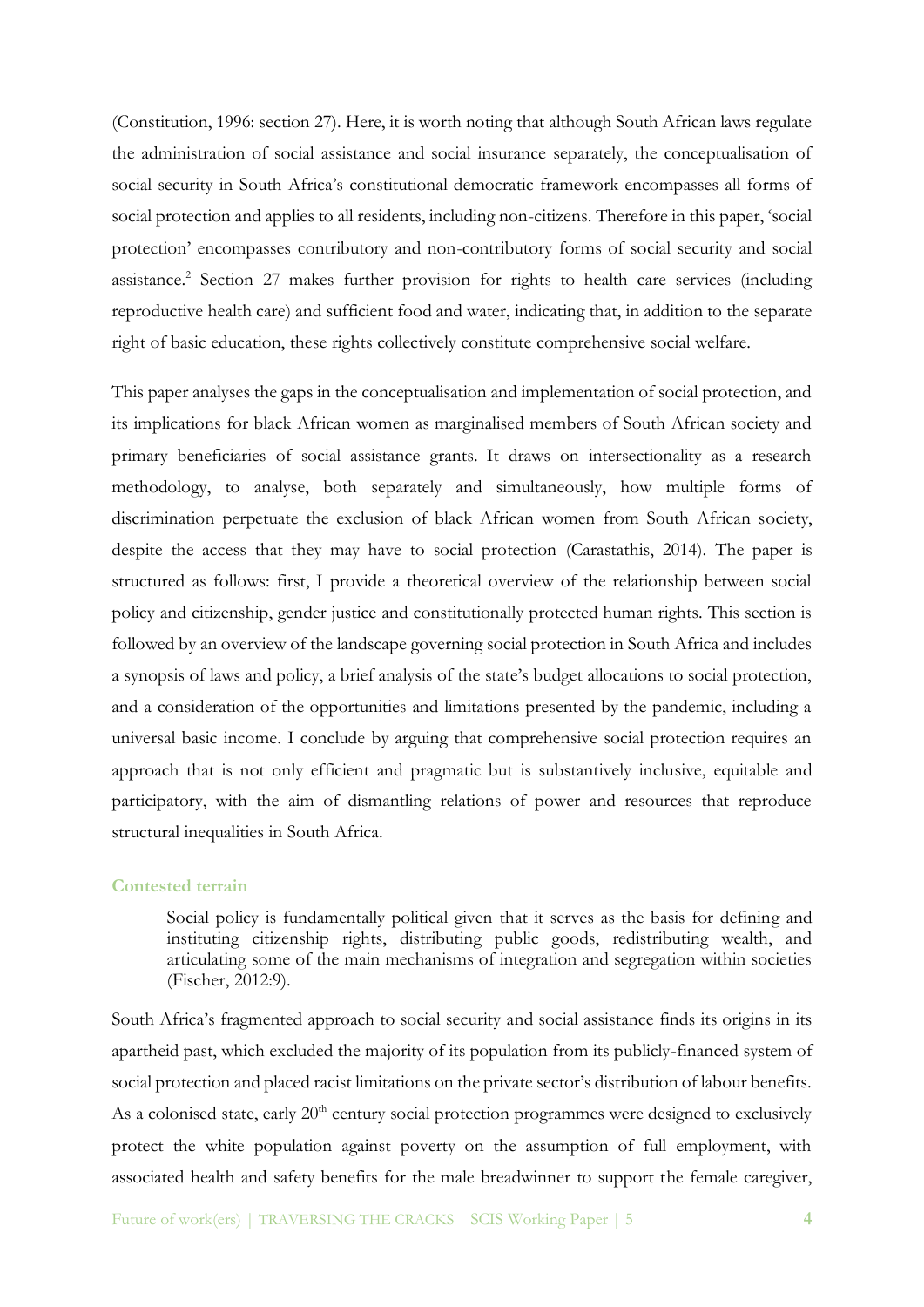and aimed to supplement their income when they exited their workplace due to old age, illness or disability (Lund, 2006a; Goldblatt, 2011). Pre-1994 social insurance excluded all black African workers, including informal sector workers, agricultural labourers, seasonal workers, domestic workers and state employees (Plagerson and Ulriksen, 2016).

By 1928, social pensions were provided to white and coloured South Africans who were not covered by occupational retirement insurance, although beneficiaries were subjected to age criteria and a means test to ensure that only those who were in need were targeted. In 1944, pensions were extended to black Africans, though the benefit levels were less than one tenth of those of whites and the means test was more stringent. By 1990, black Africans constituted 67% of those receiving old-age pensions. Other forms of social assistance, such as disability grants, were introduced in the 1930s, initially only for whites and coloureds but extended to other racial groups in 1946 (van der Berg, 1997:487).

The 1951 establishment of ten bantustans, or ethnically divided 'homelands', further disaggregated an already complex and racist governance structure. The requirement of a myriad additional bureaucratic structures compounded administrative dysfunction, incorrect capturing of personal data in population registries, and the lack of administrative oversight (Vally, 2016). Interestingly, as noted by Hassim (2006), despite the legislated discrimination under apartheid and the denial of civil and political rights to all citizens, the idea that all race groups were entitled to some form of social welfare was generally accepted. Not only was social welfare required to sustain the structure of the market economy for the primary benefit of the country's white population, but it was also informed by racist and Eurocentric views concerning the role of black people and women in the economy and in the household. White South Africans could therefore access their incomes in the private sphere with associated benefits, and supplement their incomes through state support where necessary (Hassim, 2006).

Consequently, the democratic state inherited an uneven system sufficiently developed to administer the expansion of social protection to meet its constitutional obligations, yet embedded in parochial and conflicting assumptions about the extent to which the state ought to subsidise 'everyone' for their productive and reproductive labour, crucial to the sustenance of the country's market economy. The structural inequalities that social protection seeks to address – particularly as they relate to gender, race, class and age – have subsequently been reinforced (Taylor, 2000; Hassim 2006; Patel, 2019).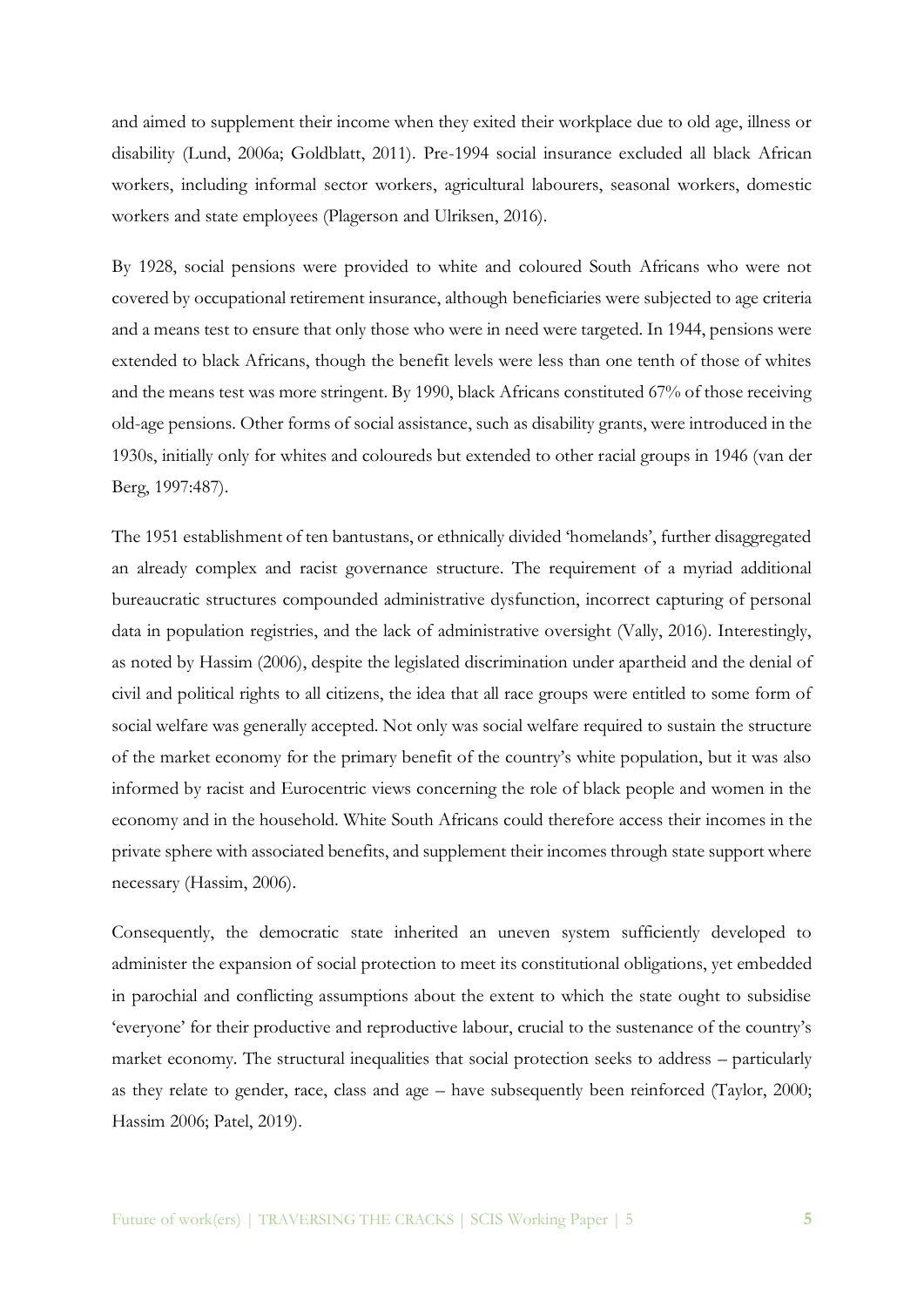The vision that underpins the South African constitution and which forms the basis of the country's policymaking articulates human rights as a redistributive mechanism to achieve its objectives – namely, to 'heal the divisions of the past and establish a society based on democratic values, social justice and fundamental human rights' – and further commits to 'improve the quality of life of all citizens and free the potential of each person' (Constitution, 1996: preamble). To achieve the constitution's transformative potential, feminist political-economists have argued that policymaking and its subsequent implementation must embody an approach that is inclusive, equitable and participatory, with the aim of dismantling relations of power and resources that reproduce structural inequalities (VeneKlasen, 2004; Taylor, 2015).

However, although the constitution presents a potential framework to confront socio-economic inequities, the incorporation of human rights language in development frameworks rooted in ethical considerations has been criticised for reducing human rights and the development agenda to an apolitical process. Instead, citizenship deliberation and contestation that ought to inform the basis of policymaking have been substituted by processes that are seemingly more expedient and efficient (Fischer, 2013). Moreover, in the global North and South, rising inequalities between rich and poor due to the concentration of wealth amongst the elite and a shrinking middle class have led scholars to question whether the institutionalisation of constitutionally protected human rights, and particularly socio-economic rights, is sufficient in reducing the inequality gap (Dixon and Suk, 2018; Moyn, 2014; Fukuda-Parr, 2015).

The racialised and gendered nature of the country's labour market, in addition to the sexual division of labour in the household, has reinforced black women's dependence on the state and broader society and is embedded in the conceptualisation and differentiated administration of social protection, and therefore remains a site of struggle and resistance (Lister, 2003; Taylor, 2015). Indeed, in South Africa, women have been central to social policy reform because of how the intersectional responsibilities flowing from the foundations of colonialism and later apartheid directly impacted on them. The 1954 Women's Charter and its successor, the 1994 Women's Charter for Effective Equality, articulated common interests and a political agenda for collective change representative of women from various social, economic and racial positions in the country (Hassim, 2018). Women's interests have subsequently been incorporated throughout South Africa's constitutional framework due to 'a combination of enabling political conditions, shrewd gender activism within political parties, a productive partnership of political and legal expertise among women in parties, and the mobilization of a 'constituency of women'' (Albertyn, 2017:47).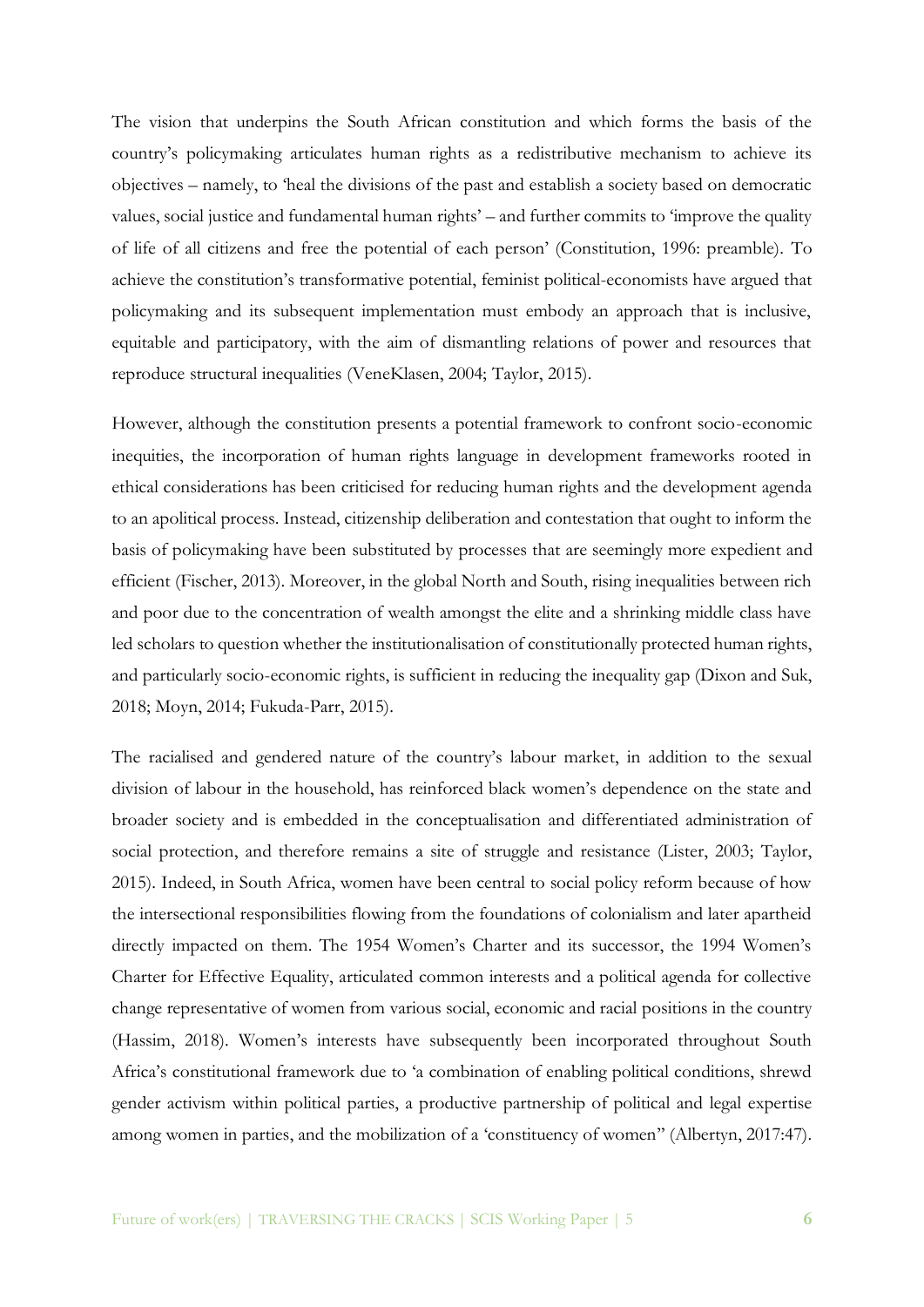However, the failures of globalised neoliberal market economies to generate economic growth, reduce poverty and confront structural inequalities, coupled with the inability of social policies to advance substantive equality and redistribution of wealth, has further exacerbated the marginalisation of black women from society (Taylor, 2000; Hassim and Razavi, 2006). It is becoming increasingly rare to secure livable waged work as a mechanism to access social inclusion and basic human rights entitlements, as globalised economies become more vulnerable to exploitation and the disruptive effects of climate change intensify (Marais, 2020). As explained by Ossome (2018), neoliberal reforms on the African continent have afforded capital the benefits of mobility and informal and flexible labour markets, and have consequently facilitated the entry of women into the labour market. However, the ensuing economic distress has forced women to pursue tenuous, informal, low-paying and de-unionised work, which is often criminalised in archaic state penal laws. In the context of closing civic space under rising authoritarian leadership globally, coupled with the historical exclusion of women from patriarchal class struggles, the implications for the future of women's work risk being rendered invisible in state law and policy (Ossome, 2018). Yet, notwithstanding their perpetual exclusion before and after the fall of apartheid, black women persist in articulating their demands for a more inclusive social policy development that sufficiently mitigates the outcomes of market failures and related inequalities.

The administration of social protection policies also cannot be divorced from the developments of both the domestic and global structures that govern it, and the implications of inequalities that exist at the local and global levels. Taylor (2000) has highlighted that the centralisation of the distribution of social protection benefits through global networks, institutions and mechanisms impacts directly on the sovereignty of the nation state and its ability to deliver on its constitutional obligations to its citizens. Whereas economic development is arguably a mechanism to increase social mobilisation and political participation, the assumptions that underpin such an approach are predicated on an economic liberalism that strengthens democratic governance regimes. However, economic growth that is jobless and unable to provide meaningful work for people is unsustainable; and while technological innovation that aids efficient administration is necessary, there is no common understanding within the global market-economy for the distribution of wealth and resources to those who are in need (Taylor, 2000). The subsequent marketisation of state functions managed by global economic governance regimes undermines the ability of states to be accountable, transparent and responsive to the needs of the people subjected to the outcomes of these decision-making processes (Taylor, 2000; Taylor 2015).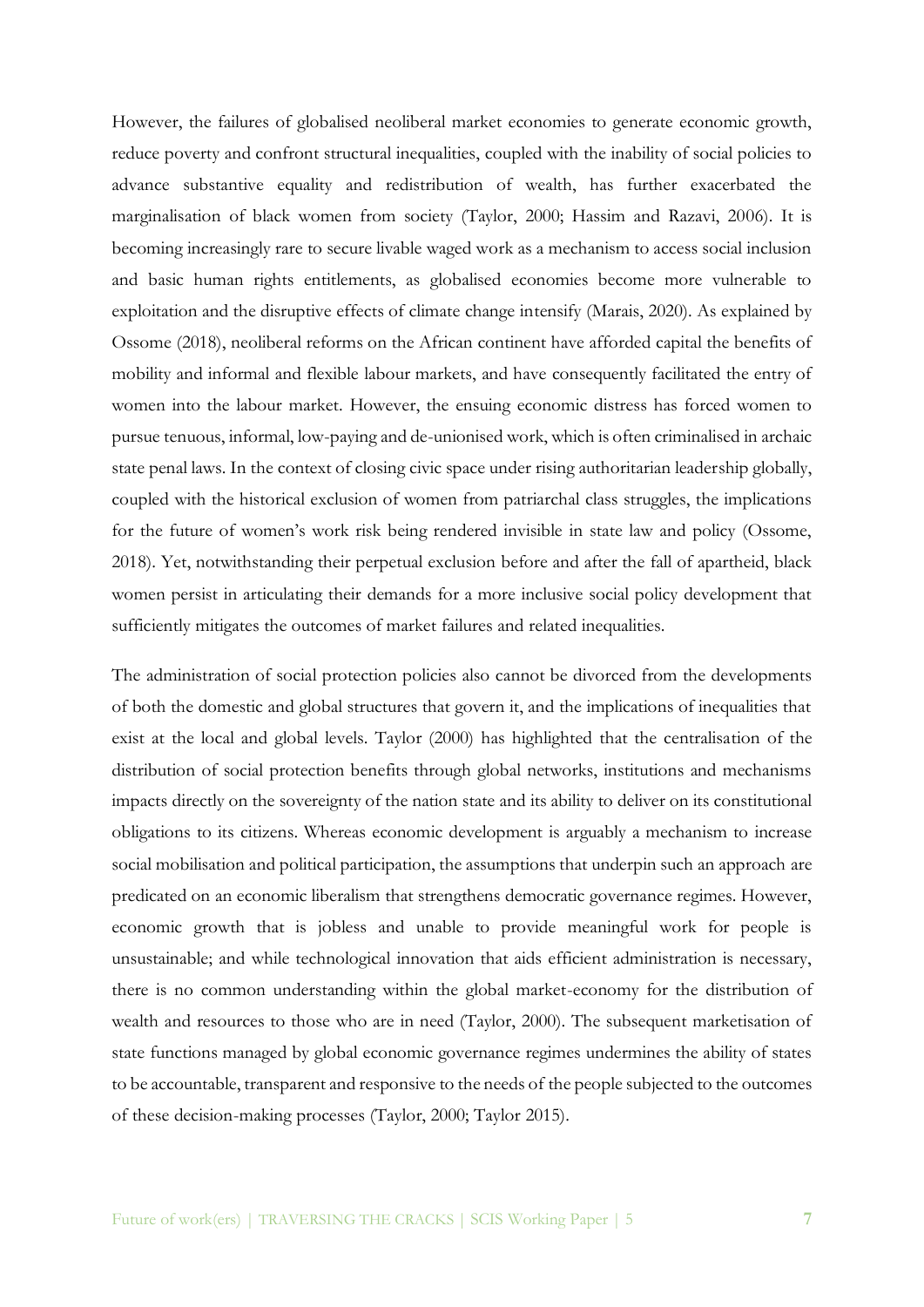Although post-1994 targeting measures have aimed to provide some form of inclusive reprieve for black women on the margins of society, such measures are centred on fiscal restraint through means testing and assumptions about the 'deserving poor' eligible to qualify for associated social protection benefits (Lister, 2003). Indeed, South Africa's child support, disability and old age pension grants have provided lifesaving income support for poor intergenerational households (Lund, 2006b; Patel, 2019). However, tensions emerge when grants targeted at particularly vulnerable groups become a primary source of income for their caregivers and other household members (Lister, 2003; Seekings, 2020). Consequently, proposals for a universal basic income grant or a citizens' income grant have sought to fill this gap.

Lister (2003) cautions that, while considering universal access to social protection benefits, thought must be given to a 'differentiated universalism' to unmask the particularities of how diverse groups of women experience the economy and society. Moreover, substantive social protection cannot be reduced to only supplementing a lack of income, but must also consider the implications of broader macroeconomic processes such as levels of employment and quality of work, the provision of essential public services, and financial policies that cause the economy to either grow or contract (Ghosh, 2011). The additional burden of care of supporting HIV-positive people undertaken especially by black women in the South African context, for example (Lund, 2006b), or the additional income from a universal basic income that supplements the incomes of men but not of women who are excluded from accessing the same opportunities in male-dominated economies, can serve to undermine well-intended interventions to address structural inequalities (Lister, 2003). Instead, what is required to confront both poverty and inequality is a development agenda that embraces equitable resource distribution, enforced by universalist social protection policies that adequately address the nuanced needs of marginalised members of society (Mkandawire, 2005; Fischer, 2012).

Indeed, as will be shown in the following sections, whereas social protection during apartheid aimed to preserve the dignity of the country's white population, today it is a mere survival mechanism for the country's black majority.

## **The legal and policy landscape in South Africa – the human right to social protection**

To redress the historical exclusion of black people from the social protection system during apartheid, and in accordance with its constitutional obligations, the post-1994 democratic government publicly committed itself to the elimination of poverty and the establishment of a reasonable and widely acceptable distribution of income. If full employment was not possible, the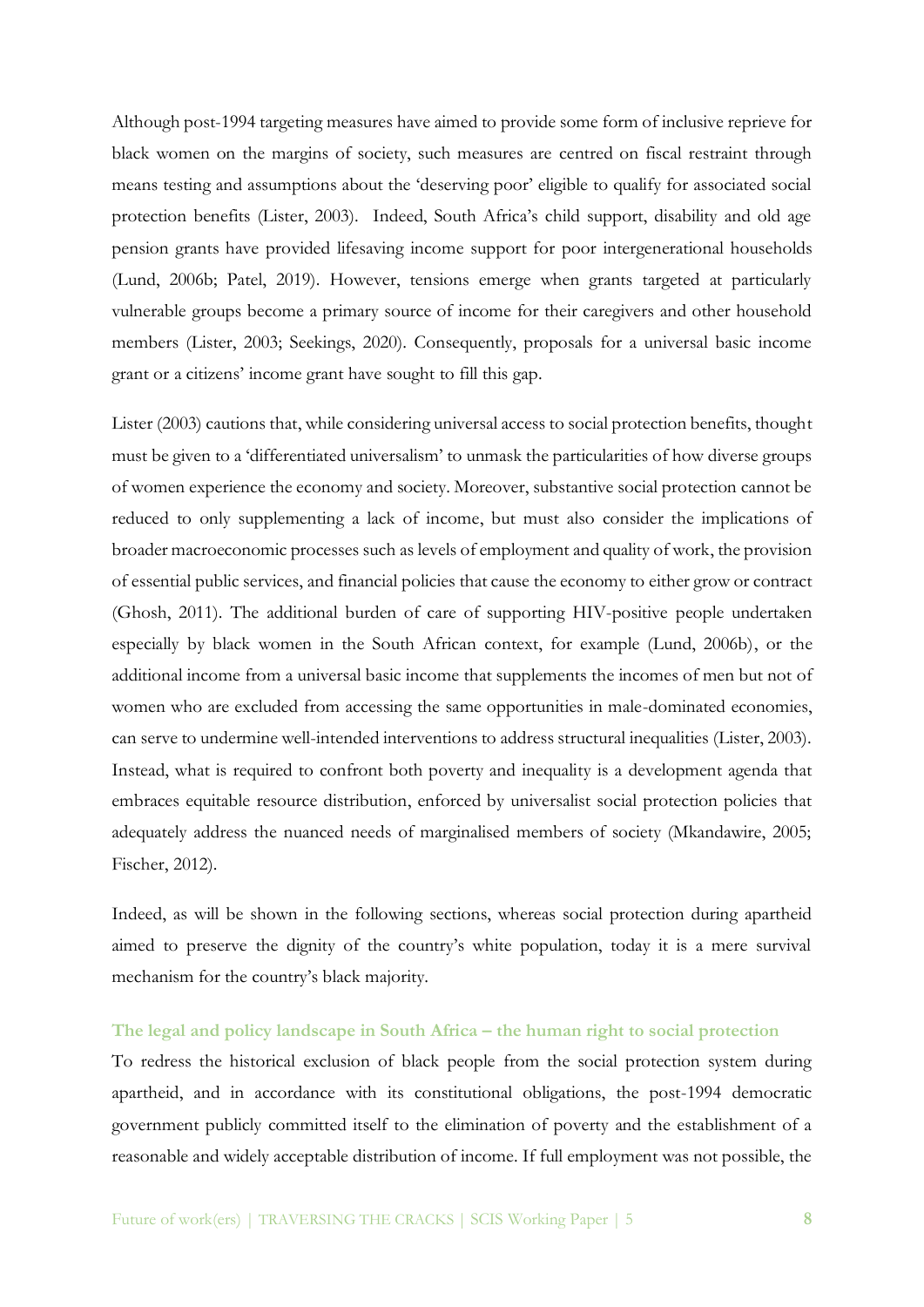government would establish a mechanism to deal with poverty (Taylor, 2002). Thus, building on the existing state infrastructure, two state-led inquiries paralleled the emergence of post-1994 macroeconomic development frameworks that were instrumental in shaping the country's expansion of social protection, namely, the Lund Committee on Child and Family Support (the 'Lund Committee'), reporting in 1995, and the Taylor Committee of Inquiry into a Comprehensive System of Social Security ('Taylor Committee'), reporting in 2002.

Whereas the Lund Committee centred its efforts on the expansion of the child support grant (CSG) as an initial anti-poverty vehicle for poor families to access economic empowerment (Lund, 1995), the Taylor Committee found that institutional transformation was required to comprehensively tackle the multidimensional nature of poverty and to advance the constitutional rights of marginalised groups (Taylor, 2002). The latter approach is reflected in the country's National Development Plan, 2030 (National Planning Commission, 2012), which commits to provide an acceptable minimum standard of living, expand public employment to prioritise women and young people, and ensure household food and nutrition security (National Planning Commission, 2012). Notwithstanding the expansion, however, the government has also committed itself to promoting economic growth and reducing the number of South Africans relying on social protection as a primary means of financial support. The Taylor Committee recommended the introduction of a basic income grant – then pegged at an amount of R 100 (about US\$12) – as a further means of reducing systemic poverty, promoting human development, sustaining livelihoods and improving social cohesion (Taylor, 2002). However, this recommendation was rejected by the government at the time as unaffordable, despite arguments to the contrary (Mokopanele, 2005).

Through the Department for Social Development (DSD), South Africa has introduced a CSG for children under the age of 18, a care-dependency grant, a foster child grant, a disability grant, an older person's grant, a war veteran's grant, and the grant-in-aid. Whereas the CSG targets primary caregivers of children who live with them in South Africa, the care-dependency grant is provided to primary caregivers of children who are permanently and severely medically disabled, and the foster child grant is reserved for those declared by a court to be the designated foster carer. The disability grant provides support to disabled adults aged 18 to 59 who are found to be medically unfit for work. The grant-in-aid is to support caregivers of people with disabilities, older people or war veterans who are unable to care for themselves due to mental or physical disabilities. The older persons grant serves as the country's old age pension and the war veterans grant is reserved for those who fought in the first or second World Wars or the Korean War (Kelly, 2017). There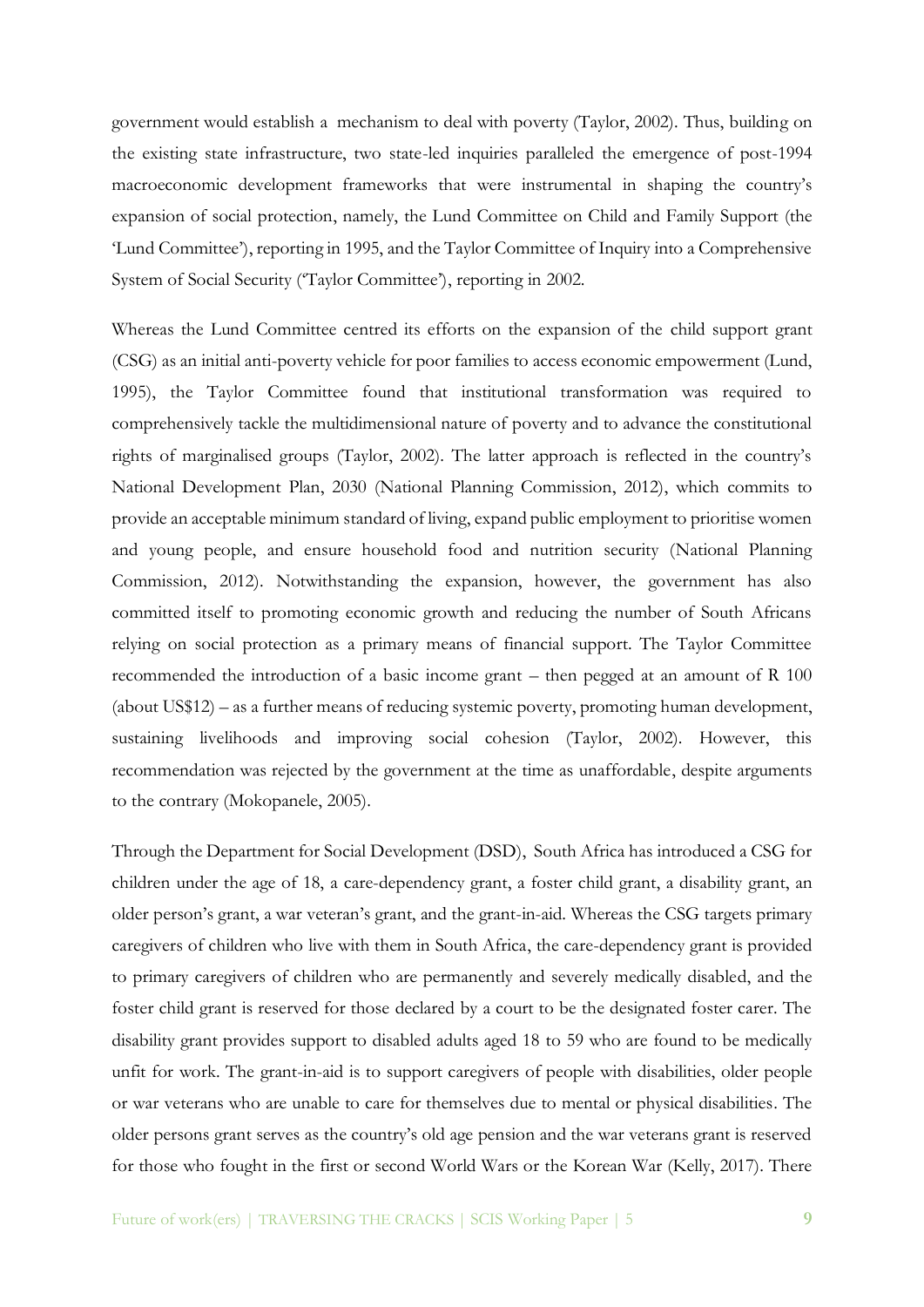are no social assistance grants available for able-bodied South Africans aged 18 to 59, unless they are the recipients of grants as caregivers of beneficiaries falling into the aforementioned categories.

Regarding mandatory social insurance, workers in the formal economy are able to access shortterm unemployment insurance and compensation for occupational health and diseases. Employment conditions are regulated by the Labour Relations Act of 1995, the Employment Equity Act of 1998, and the Basic Conditions of Employment Act of 1997. Social insurance in South Africa is characterised by gainful employment and contributory financing in accordance with income, and contributions to be paid out are based on earnings (Mpedi, 2012). However, access to the Unemployment Insurance Fund (UIF) is limited to providing short-term relief at a maximum of 60% of remuneration to persons who were employed but have been dismissed or are unable to work because of maternity, adoption leave or illness, and includes domestic workers and seasonal workers (UIA, 2001; Plagerson and Ulriksen, 2016). Similarly, claims for occupational injuries or diseases are limited to the employee's course of employment and are capped on the basis of a sliding scale dependent on the severity of the injury (RSA, 1993). While the promulgation of the 2018 National Minimum Wage Act was a significant advance in protecting all workers from historical exploitation and unreasonably low wages, its application is also limited to recognised employment relationships (RSA, 2018).

Drawing on the human rights protections afforded by the South African constitution, civil society actors have used various forms of rights-based advocacy, including the courts, to assert their political claims and to shape the trajectory of the political economy that governs social protection to become more inclusive (Handmaker and Matthews, 2019). Accordingly, the courts have applied the principle of non-discrimination by holding that the constitutional right of 'everyone' to social security includes permanent residents who are not citizens and that a failure to provide to them violated the constitutional right to equality, extended the CSG to include all children who are poor and under the age of 18, and equalised access to the old age grant for men and women at the age of 60, which was previously differentiated – 65 for men and 60 for women (Plagerson and Ulriksen, 2016). More recently, arguments before the courts have centred on extending compensation for occupational injuries to include domestic workers as informal employees who are also entitled to access the UIF (SERI, 2020). The legal review of the administration of social protection has further exposed the covert ways in which the private sector has continued to profit from the structural exclusion of historically marginalised groups (Du Toit, 2017).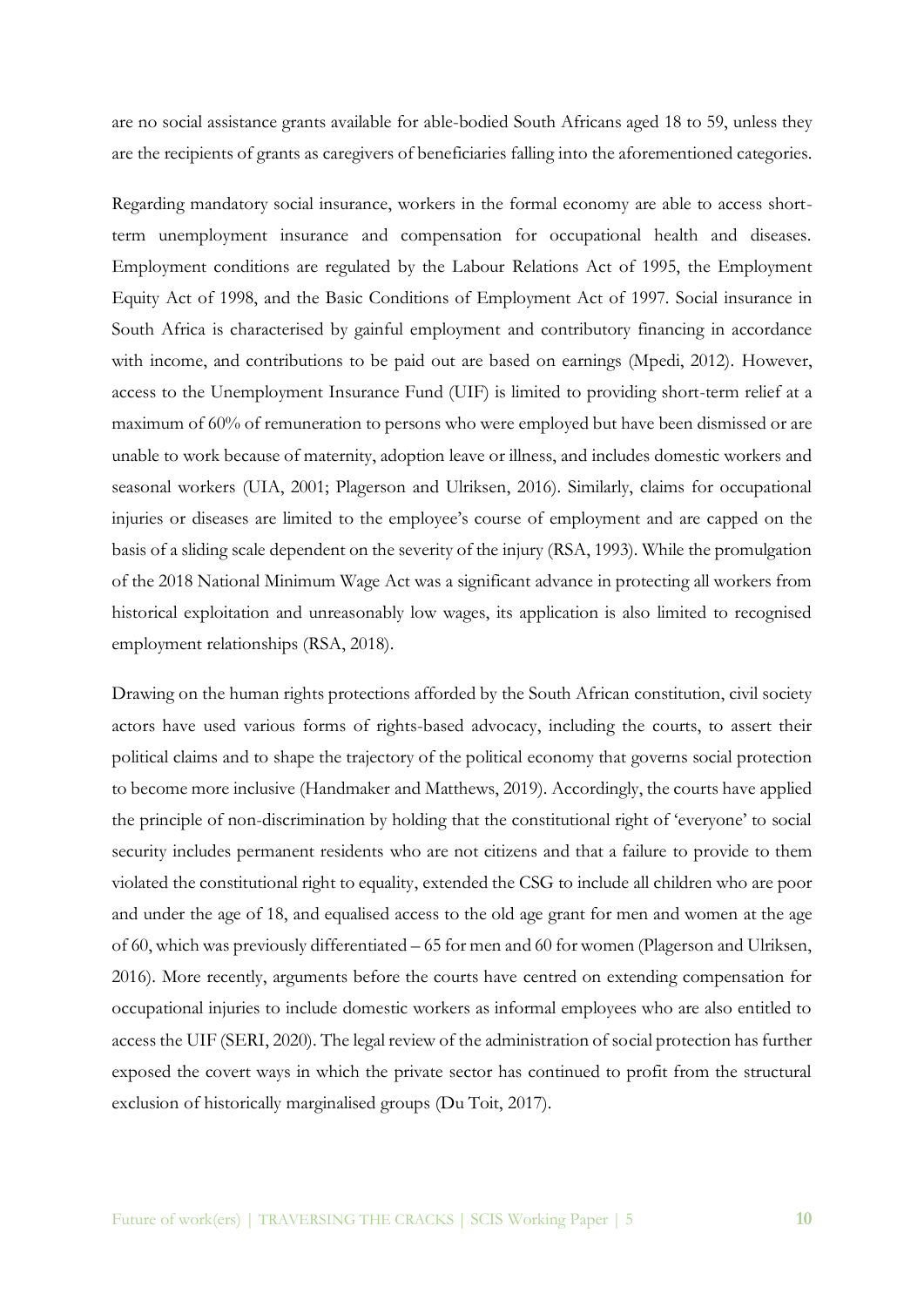As a state which is party to binding international human rights treaties such as the International Covenant for Economic, Social and Cultural Rights, 1966, and the Convention on the Elimination of All Forms of Discrimination against Women, 1979, South Africa is obligated to ensure that social protection is available to everyone as a human right, and particularly to women who are recognised to play a crucial role in the economic survival of their families. The International Labour Organisation (ILO) has thus provided guiding principles that should be observed by states when creating national social protection floors. ILO Recommendation 202 goes further to highlight that, in addition to alleviating poverty, social protection is also an important tool 'to promote equal opportunity and gender and racial equality…'(ILO, 2012: Preamble)

However, according to the ILO, even though there has been a significant extension of social protection globally, the human right to social protection is not yet a reality for approximately 55% of the world's population (ILO, 2017). The ILO estimates that only 29% of the global population benefits from comprehensive social security. The lack of access to social security consequently leaves millions of people vulnerable to poverty, inequality and social exclusion. Moreover, austerity measures introduced by many governments have resulted in narrowly-targeting benefits for the poor, leaving unprotected millions of people who do not fit the qualification criteria. These challenges are exacerbated in environments of persistent unemployment, underemployment, precarious and informal employment, and the rise of working poverty (ILO, 2017).

Similarly in South Africa, notwithstanding the gains that have been made in the expansion of social protection programmes across the country, in addition to the persistent narrative of the 'undeserving poor', a glaring gap in the social security system is the lack of coverage for workers in the informal economy, independent contractors and self-employed individuals. Although access to UIF provides some support for vulnerable low-income workers, it is limited to fewer days of benefits for those in short-term employment than those with longer employment histories will get. As a consequence of the rigid divisions between social assistance and social insurance, the disparities between those who have access to unemployment benefits and those who are excluded from directly accessing any social protection benefits are reinforced (Plagerson and Ulriksen, 2016).

The UN Committee for Economic, Social and Cultural Rights (UN CESCR) has expressed concern that, despite the country's unacceptably high level of unemployment, there is no benchmark to set the level of social benefits in line with the requirement to ensure an adequate standard of living. Furthermore, the levels of non-contributory social assistance benefits are too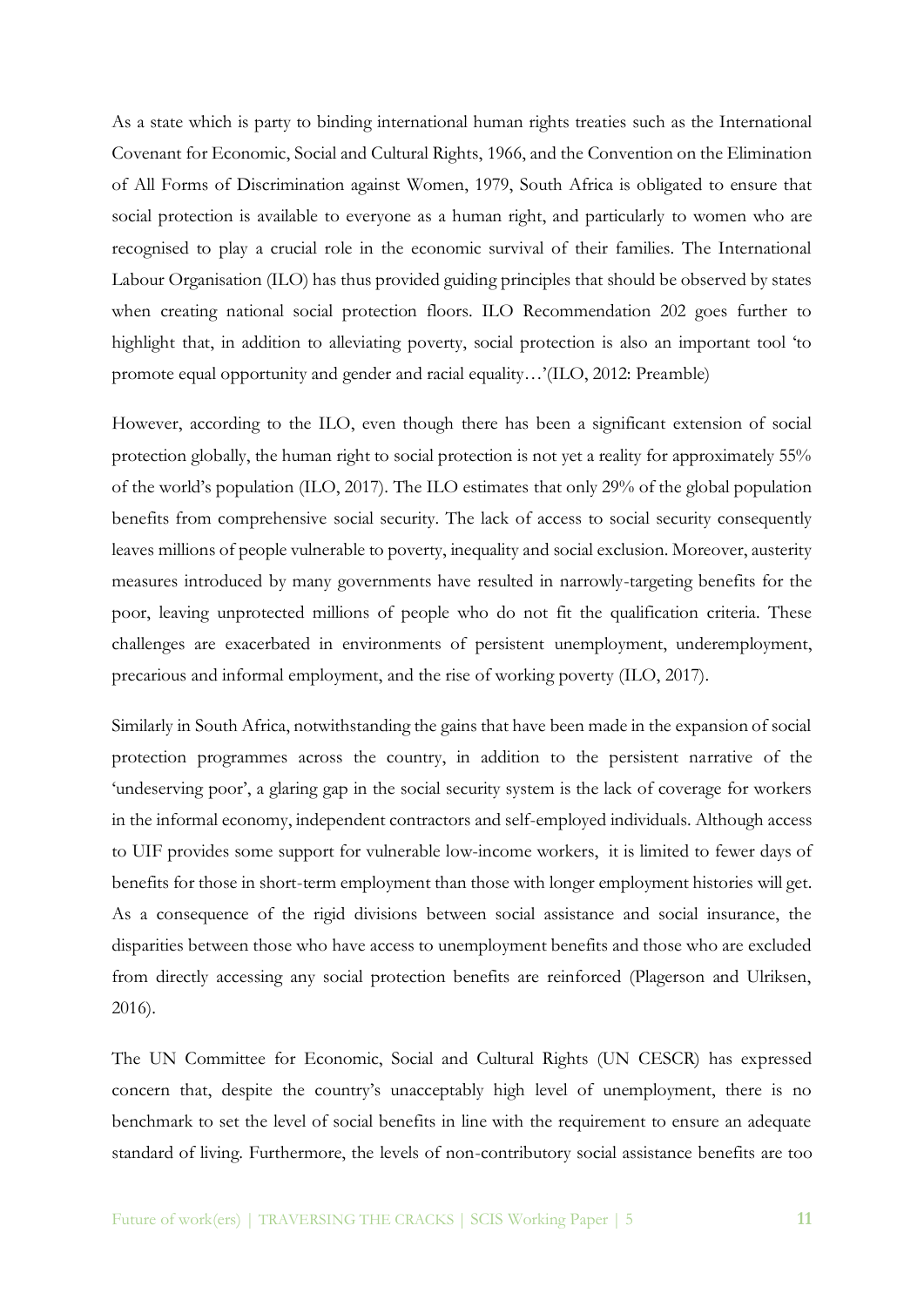low to ensure an adequate standard of living for beneficiaries and their families. In 2018, the UN CESCR recommended that the government of South Africa design an index on the cost of living, raise the levels of social assistance benefits to ensure an adequate standard of living, ensure that those between the ages of 18 and 59 with little or no income have access to social assistance, establish a social protection floor and consider the introduction of a universal basic income grant (UN CESCR, 2018: par 47-48).

Meanwhile, the endemic structural factors that plague the administration of the social protection system have been well documented. Means testing and household income thresholds determined by the government, a lack of knowledge or awareness of what is required to access the system, hostile state officials who do not provide the requisite assistance, and the lack of documents required for entitled beneficiaries, amongst numerous other challenges, limit beneficiaries from accessing the grant system (Ferguson, 2007; Goldblatt, 2014). Women especially are reportedly targets of extortion by criminal 'loan sharks' and have expressed safety concerns when travelling to collect grants (Ngubane, 2018). Women also depend on other women, rather than men, for additional social and childcare support; and because the amount of the CSG is insufficient to confront the totality of material deprivation, many households remain without sufficient basic needs such as food and experience high levels of indebtedness (Patel, 2019).

#### **Allocation and expenditure on social protection**

Social protection constitutes part of the South African government's 'social wage', which also includes access to free primary healthcare, no-fee schools, housing assistance and the provision of free basic services (water, electricity and sanitation) to poor households, thus giving effect to section 27 of the constitution (cited earlier) and a holistic approach to social welfare. State budgets are not static and are dependent on a variety of political, economic and social factors that shape them (Matthews, 2017). It is apparent that the South African state does adopt an approach that seeks to distribute available resources towards the achievement of its constitutional obligations, and is responsive to court judgments that have expanded the reach of human rights. Despite the sustained growth of the country's gross domestic product (GDP) and incremental increases in its social welfare spending, the stubborn levels of poverty, inequality and associated human rights violations raise the question of what more needs to be done to centre human rights' values of dignity, equality and social justice as the foundation of policymaking.

Between 1994 and 2019, the number of beneficiaries of social assistance in the form of cash transfers increased from roughly two million to more than 17.8 million, with 31% of the population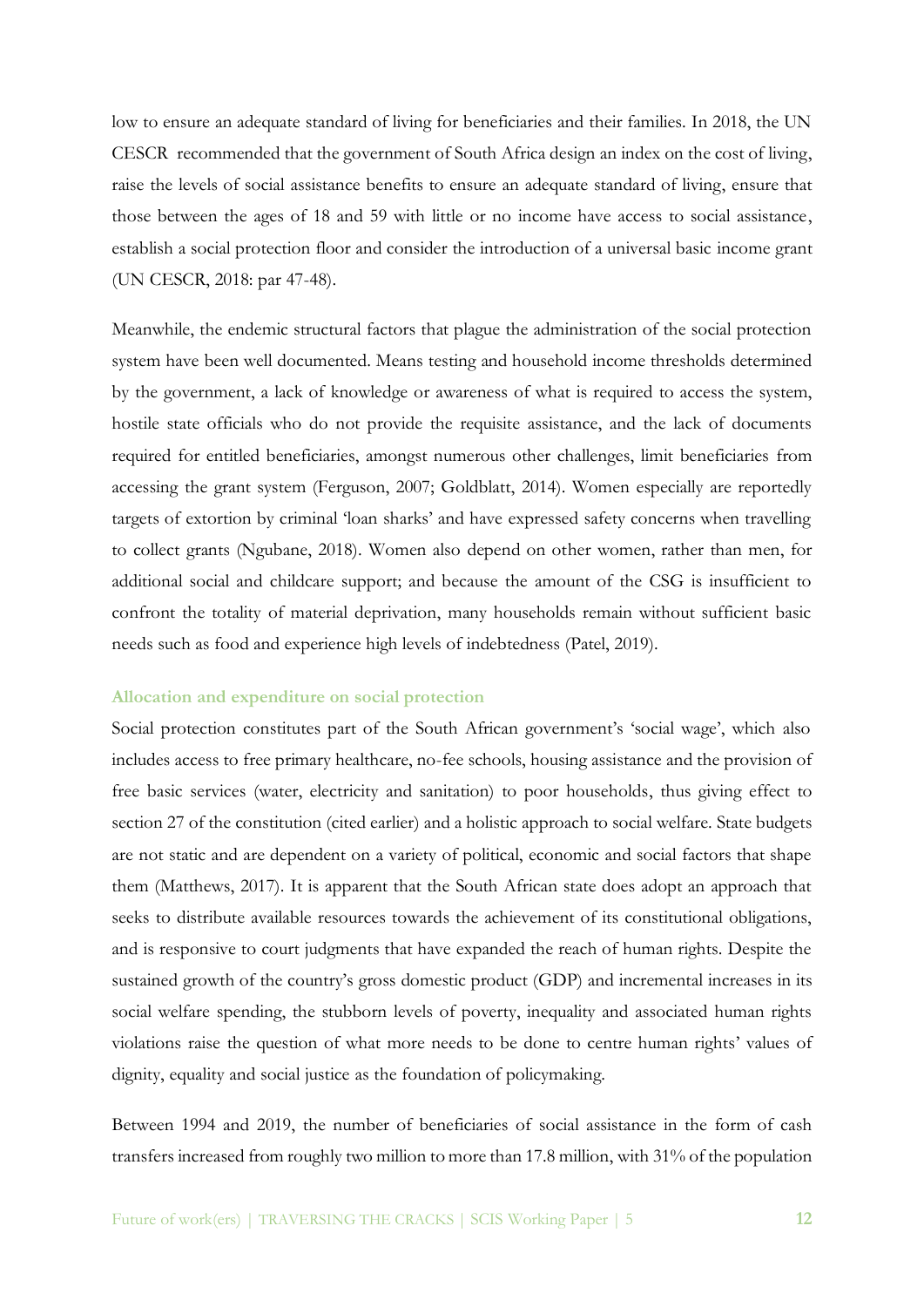benefitting and 2.1 million beneficiaries added to the grant system during the 2017/2018 financial year alone (SASSA, 2018:3 ;SASSA, 2019:8). According to the South African Social Security Agency (SASSA), the CSG remains the largest with more than 12 million grant beneficiaries, followed by the old age grant with just more than 3.5 million grant beneficiaries in the 2018/2019 financial year (see Table 1).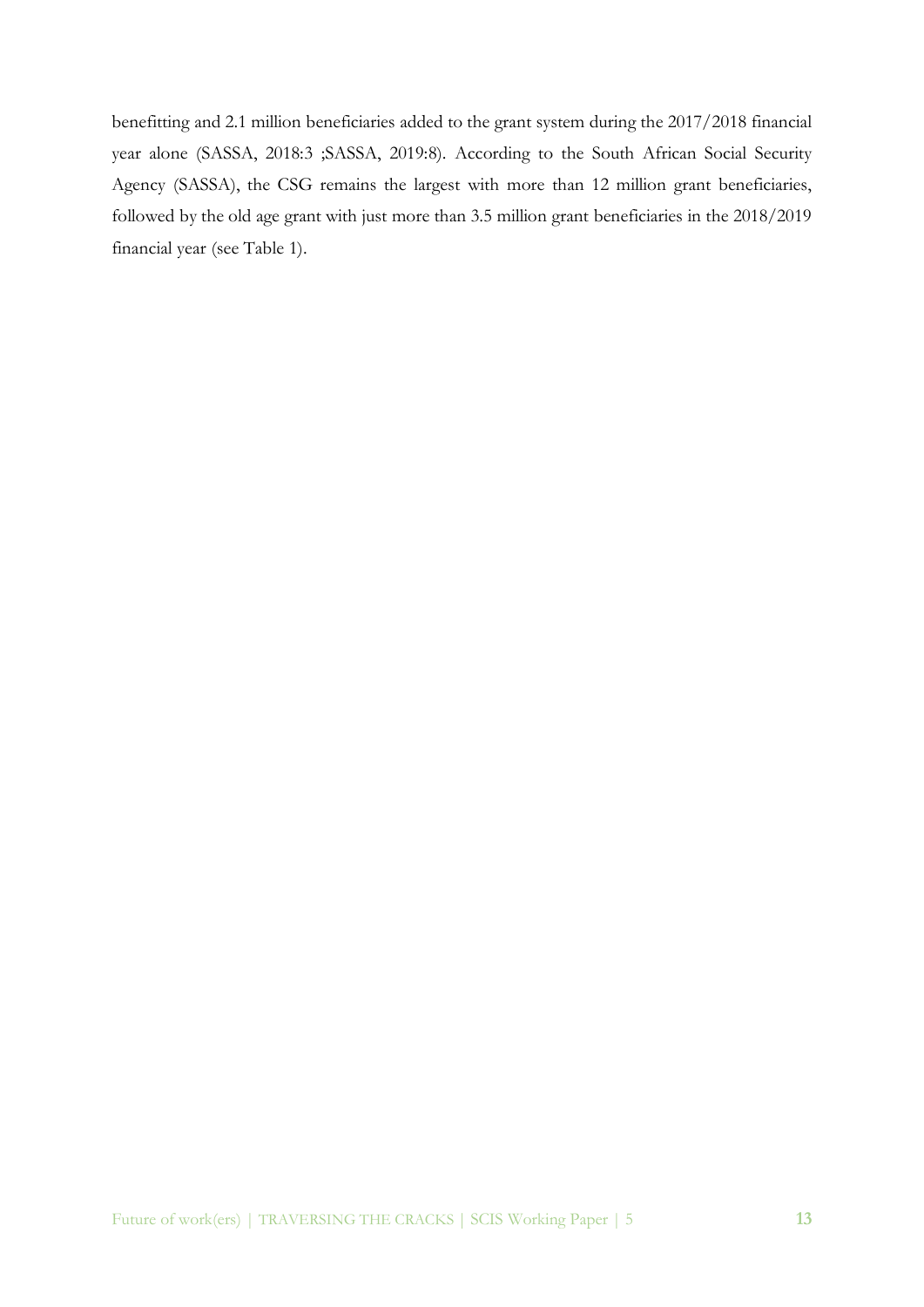| <b>Suntains</b>    | <b>Table 1:</b> Total g   |
|--------------------|---------------------------|
|                    | Ì                         |
|                    |                           |
| 110270102          |                           |
| <b>CLUC/LLUC</b>   | ser grant type, 2010/2011 |
| <b>SING / 9112</b> | $11 - 2018/20$            |

Source: SASSA Annual Report: 2018/2019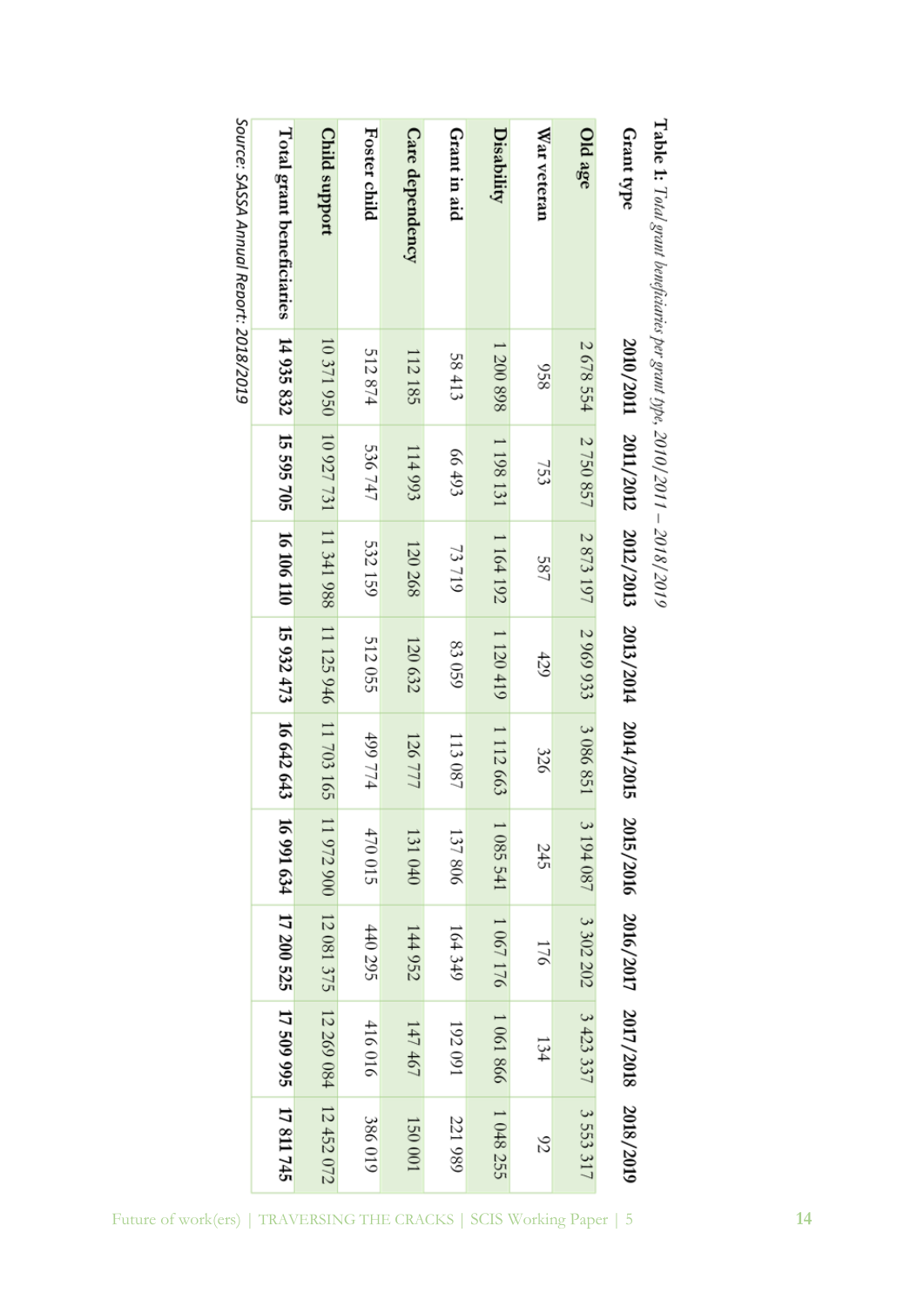

**Figure 1:** *Grant expenditure per grant type, 2010/11 - 2018/19*

**Source: SASSA (2019), own calculations.**

At the end of March 2019, the grant payment increased by 1.72% from the previous financial year (SASSA, 2019:25). While the increase is noted, it is also significantly lower than the inflation rate which was roughly 4% during the same financial year (StatsSA, 2019c). From a rights-based perspective, although the number of social grant beneficiaries has grown (see Table 1) and the grant amount has increased annually in nominal terms (see Figure 1), the lack of an inflation-based increase in the grants is cause for concern as the South African state has a constitutional obligation to progressively advance allocations to social protection as a socio-economic right in real terms as available resources expand (Matthews, 2017).

In 2017, more than one third of black African individuals were reliant on social grants (32.9%) compared to the coloured (27.2%), Indian (11.5%) and white (6.2 per cent) population groups (SASSA, 2018). Although social protection is non-discriminatory and available to all South Africans provided they meet means testing requirements, it is worth noting the significant difference between black Africans, and especially black African women, who rely on social grant income as a primary means of survival, and the rest of the population (see Figures 2 and 3).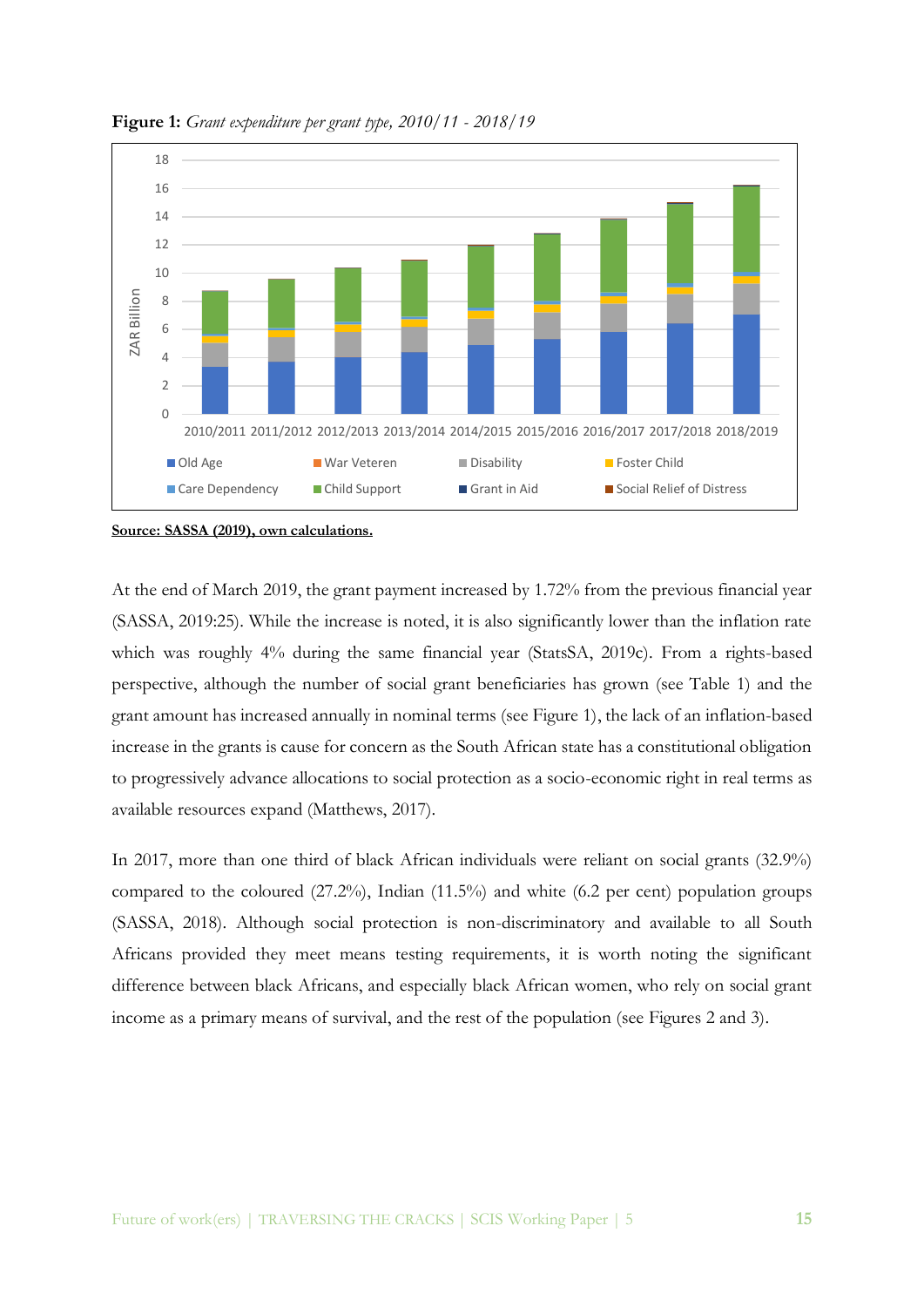

**Figure 2:** *Population who received social grants, according to race, 2010-2018*

**Source: StatsSA - General Household Surveys, own calculations.**



**Figure 3:** *Population who received social grants according to gender and race, 2018*

**Source: StatsSA General Household Surveys (own calculations)**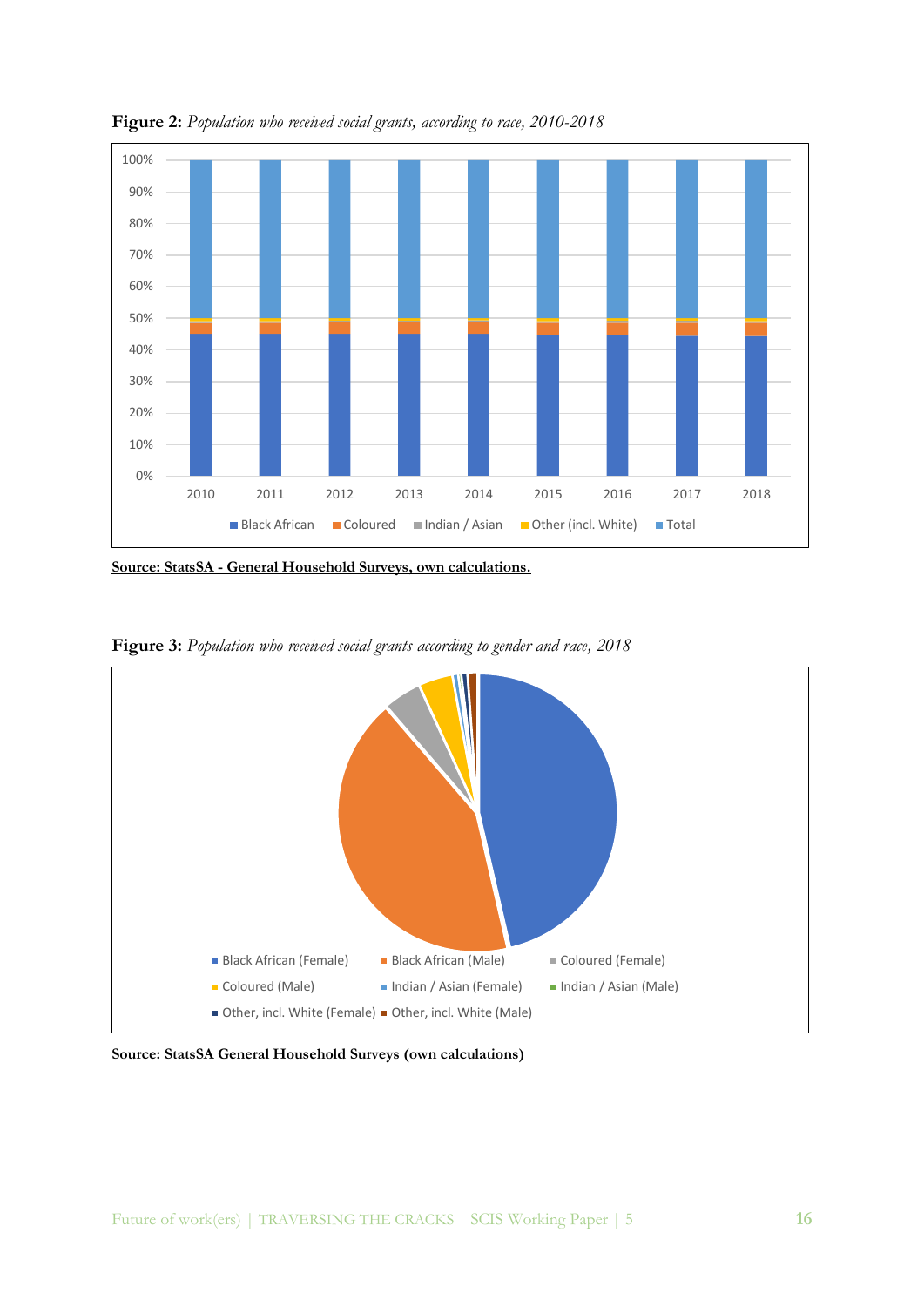

**Figure 4:** *National poverty lines and social grants (Rands per person), 2011/2012 - 2018/2019*

**Source: StatsSA – National Poverty Lines (own calculations)**

In 2012, StatsSA released its first national 'poverty lines', based on the international 'cost-of-basicneeds' approach, coinciding with the post-Millennium Development Goals global consultations. Subsequently, three poverty lines – namely, the food poverty line (FPL), the lower-bound poverty line (LBPL) and the upper-bound poverty line (UBPL) – are updated annually to account for inflation in accordance with the consumer price index. Whereas the FPL measures the level under which individuals are unable to purchase enough daily food to sustain adequate health, the LBPL accounts for individuals who may have insufficient resources to purchase both food and non-food items, and are thus forced to sacrifice food to obtain essential non-food items. The UBPL accounts for individuals who can purchase both food and essential non-food items (StatsSA, 2017).

Yet, despite the vast number of children under 18 who rely on the CSG for their survival, the amount allocated annual has consistently fallen short of the FPL (see Figure 4), challenging the idea that the CSG as currently constructed is a sufficient poverty-alleviating mechanism for caregivers and their households (Seekings, 2020). Meanwhile, the old age grant is significantly higher than the UBPL, revealing assumptions pertaining to the 'deserving poor' embedded in the country's approach to social protection. While it is noted that the state is accounting for the improvement in life expectancy in the country and the dependence of multigenerational households on grant income in the context of high unemployment (Mosoetsa, 2004), the youthful nature of the population coupled with the socio-economic barriers to entering the formal economy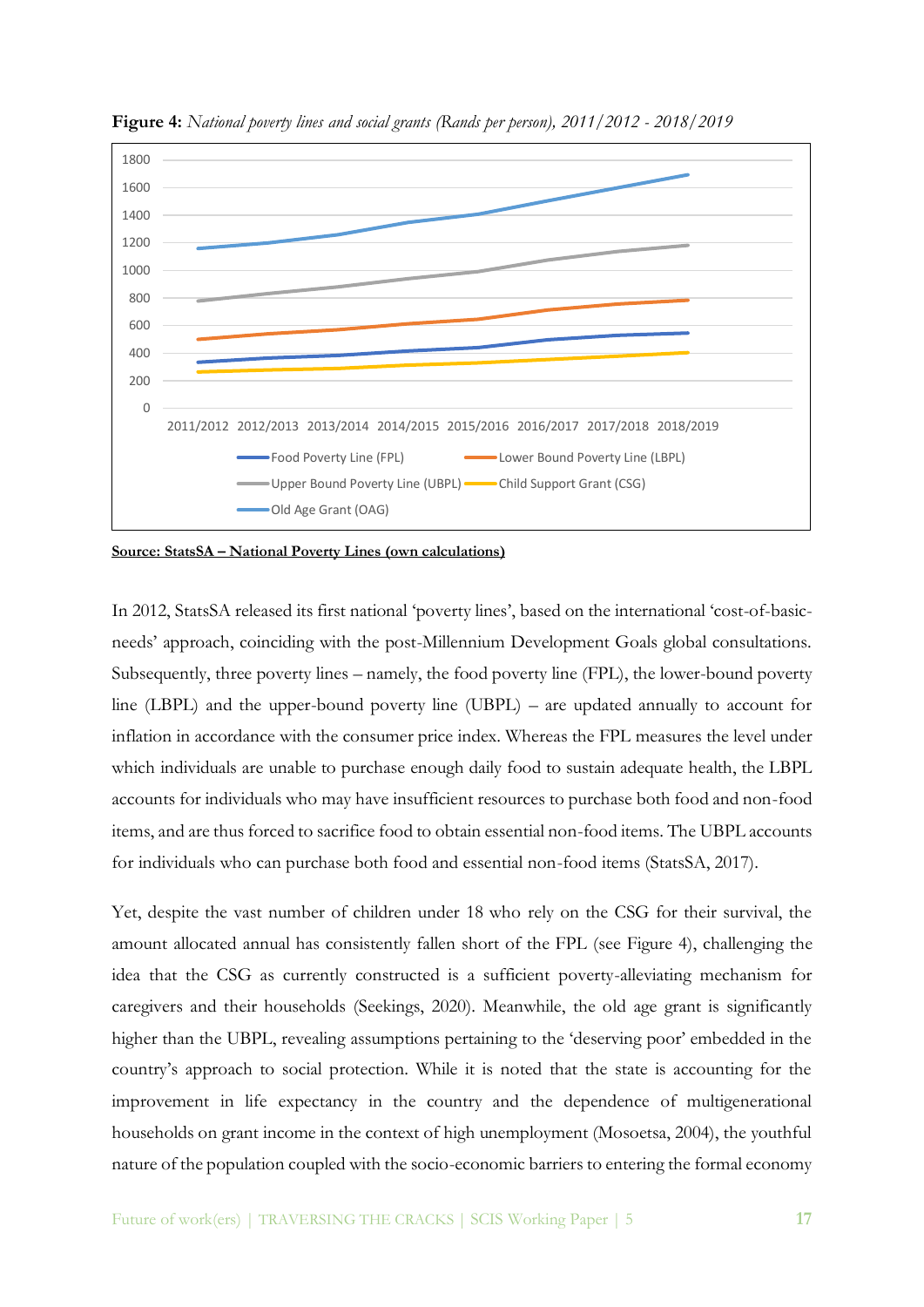require the state to rethink its approach regarding the sufficiency of, especially, the CSG to achieve its intended objectives, irrespective of whether it is an alleviator of poverty or inequality (StatsSA, 2020a; StatsSA, 2020b).



**Figure 5:** *Social protection expenditure as a percentage of consolidated government expenditure and GDP, 2010/2011 - 2018/2019*

## **Source: Annual Budget Reviews, 2010/2011 – 2018/2019 (Government of the Republic of South Africa), own calculations**

Notwithstanding the expansion of social protection to cover more beneficiaries, social protection expenditure has remained largely the same over the past decade at roughly 3% of the country's GDP and 16% of the government's consolidated expenditure (see Figure 5). This raises questions as to whether the state, as a middle-income country, is in fact progressively realising its constitutional obligation to deliver the right to social protection for everyone. However, in a context of implementing competing state functions and socio-economic rights, social protection does constitute a significant proportion of the state's consolidated expenditure (see Table 2).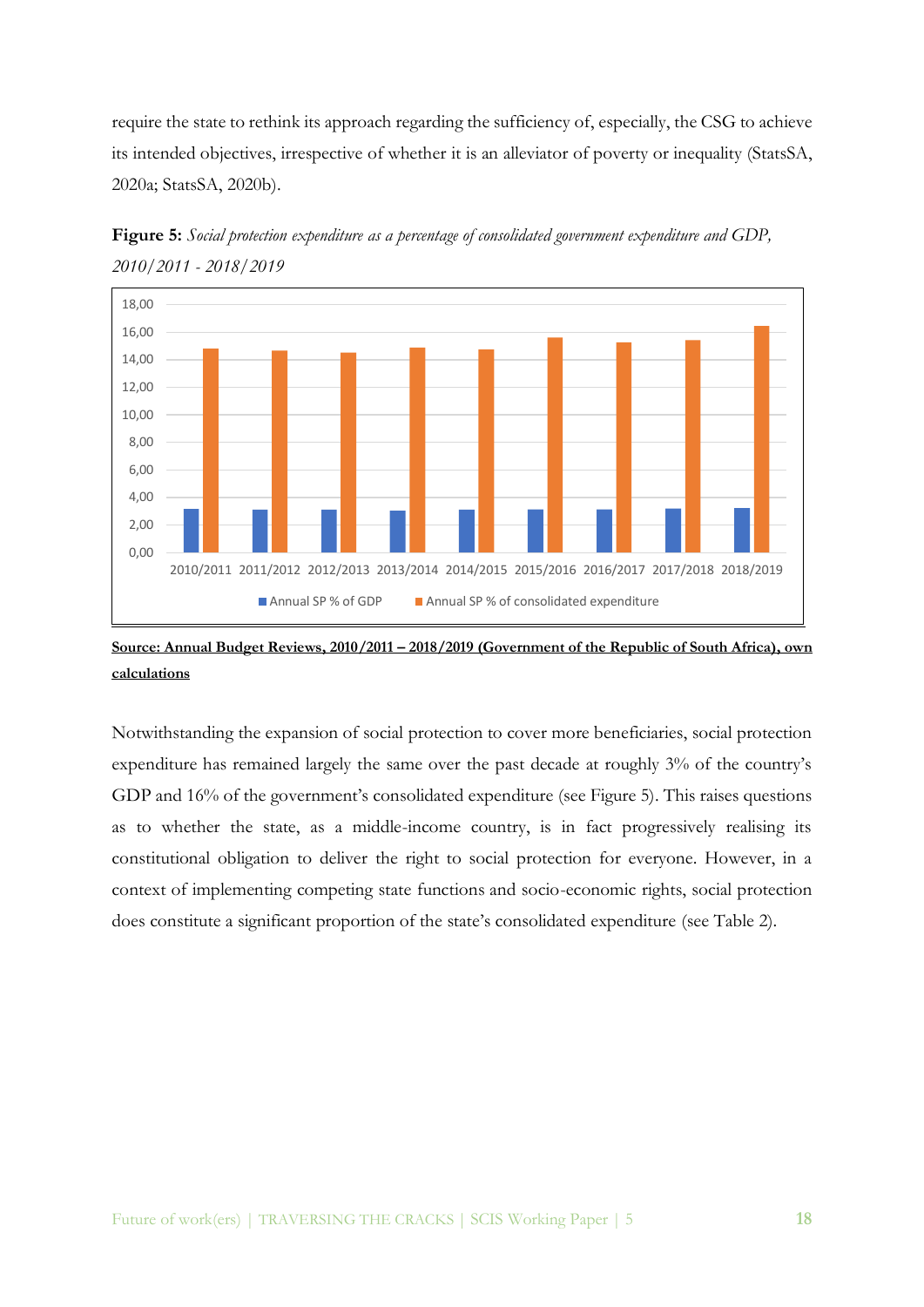|                                          | Total (R billion) |  |  |  |
|------------------------------------------|-------------------|--|--|--|
| <b>GDP</b>                               | 5 4 1 4           |  |  |  |
| Consolidated government expenditure      | 1827              |  |  |  |
| <b>Basic Education</b>                   | 262               |  |  |  |
| Post-school Education and Training       | 113               |  |  |  |
| Arts, Culture, Sport and Recreation      | 11                |  |  |  |
| Health                                   | 227               |  |  |  |
| Social Protection                        | 207               |  |  |  |
| Social Security Funds                    | 71                |  |  |  |
| <b>Community Development</b>             | 209               |  |  |  |
| Industrialisation and Exports            | 38                |  |  |  |
| Agriculture and Rural Development        | 31                |  |  |  |
| Job Creation and Labour Affairs          | 23                |  |  |  |
| Economic Regulation and Infrastructure   | 101               |  |  |  |
| Innovation, Science and Technology       | 17                |  |  |  |
| Defence and State Security               | 50                |  |  |  |
| Police services                          | 104               |  |  |  |
| Law Courts and Prisons                   | 48                |  |  |  |
| Home Affairs                             | 8                 |  |  |  |
| <b>Executive and Legislative Organs</b>  | 16                |  |  |  |
| Public Administration and Fiscal Affairs | 42                |  |  |  |
| <b>External Affairs</b>                  | $8\,$             |  |  |  |
| Payments for Financial Assets            | 30                |  |  |  |
| Debt-service Costs                       | 202               |  |  |  |
| <b>Contingency Reserve</b>               | 13                |  |  |  |
| <b>Source: National Treasury (2019)</b>  |                   |  |  |  |

**Table 2:** *Division of budget by functional classification, 2019/2020*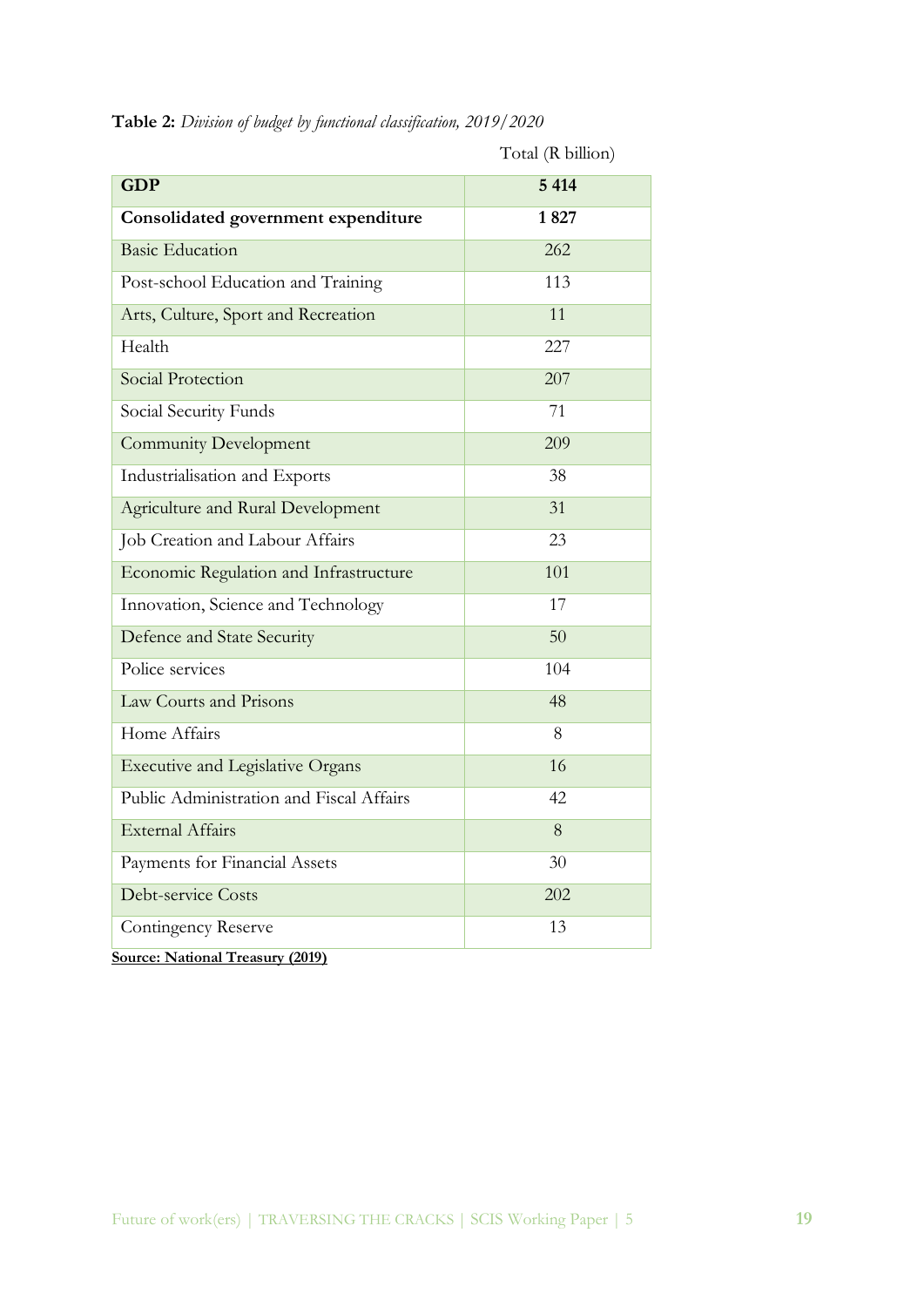| <b>Compensation for Occupational</b><br>Injuries and Diseases (ZAR 000s) |            | 2014/2015 2015/2016 2016/2017 |              | 2017/2018     |
|--------------------------------------------------------------------------|------------|-------------------------------|--------------|---------------|
| Medical                                                                  | 1 0 75 745 | 2 669 979                     | 2 963 708    | 2 4 2 5 6 6 6 |
| Compensation                                                             | 89 656     | 133 567                       | 152 300      | 167 090       |
| Pension                                                                  | 463 534    | 958 831                       | 1 0 54 8 0 6 | 1 084 052     |
| Total COID Registered                                                    | 225 511    | 129 123                       | 155 427      | 18 321        |
| <b>Total COID Claims Accepted</b>                                        | 309 065    | 135 531                       | 132 427      | 15 25 2       |

**Table 3:** *Compensation for Occupational Injuries and Diseases (COID) Fund, 2014/2015 – 2017/2018*

**Source: Annual Reports: Compensation Fund, 2016/2017; 2017/2018 (Government of the Republic of South Africa)**

The Compensation for Occupational Injuries and Diseases (COID) Fund currently provides compensation to permanent and casual workers, trainees and apprentices who are injured or contract a disease during the course of their work and lose income as a result. However, members of the South African Defence Force, members of the South African Police Service, independent contractors and those found guilty of wilful misconduct (unless seriously injured) are excluded from the fund, as were domestic workers employed in private homes until recently (Government RSA, 2020a). As can be gleaned from the backlog of claims registered and accepted (see Table 3), the COID Fund has experienced a skills deficit impacting on its administration, resulting in an operational restructuring in 2017 (COID Fund, 2018), which further marginalises vulnerable claimants who are unable to perform any work.

| Social Group                   | 1995  | 2005  | 2015  | 2019  |
|--------------------------------|-------|-------|-------|-------|
| Women                          | 38.16 | 44.75 | 36.74 | 40.28 |
| Men                            | 21.74 | 30.90 | 26.90 | 33.19 |
| <b>Black African</b>           | 36.18 | 43.51 | 36.98 | 41.10 |
| Coloured                       | 21.73 | 30.69 | 28.04 | 26.68 |
| Indian                         | 13.68 | 22.31 | 17.84 | 13.36 |
| White                          | 5.27  | 7.96  | 7.60  | 8.95  |
| Age: 15-34                     | 38.07 | 50.31 | 43.77 | 48.75 |
| Age: 35-49                     | 21.08 | 26.09 | 24.07 | 27.82 |
| Age: 50-64                     | 15.48 | 16.71 | 15.60 | 18.07 |
| High school completion or less | 34.89 | 41.48 | 36.80 | 40.71 |
| Post high school qualification | 22.97 | 12.13 | 15.45 | 18.60 |
| Urban                          | 24.49 |       | 29.55 | 32.55 |
| Rural                          | 36.07 |       | 41.68 | 46.84 |

**Table 4:** *Unemployment by social group (broad unemployment rate as percent of labour force)*

**Source: Naidoo (2020, forthcoming)**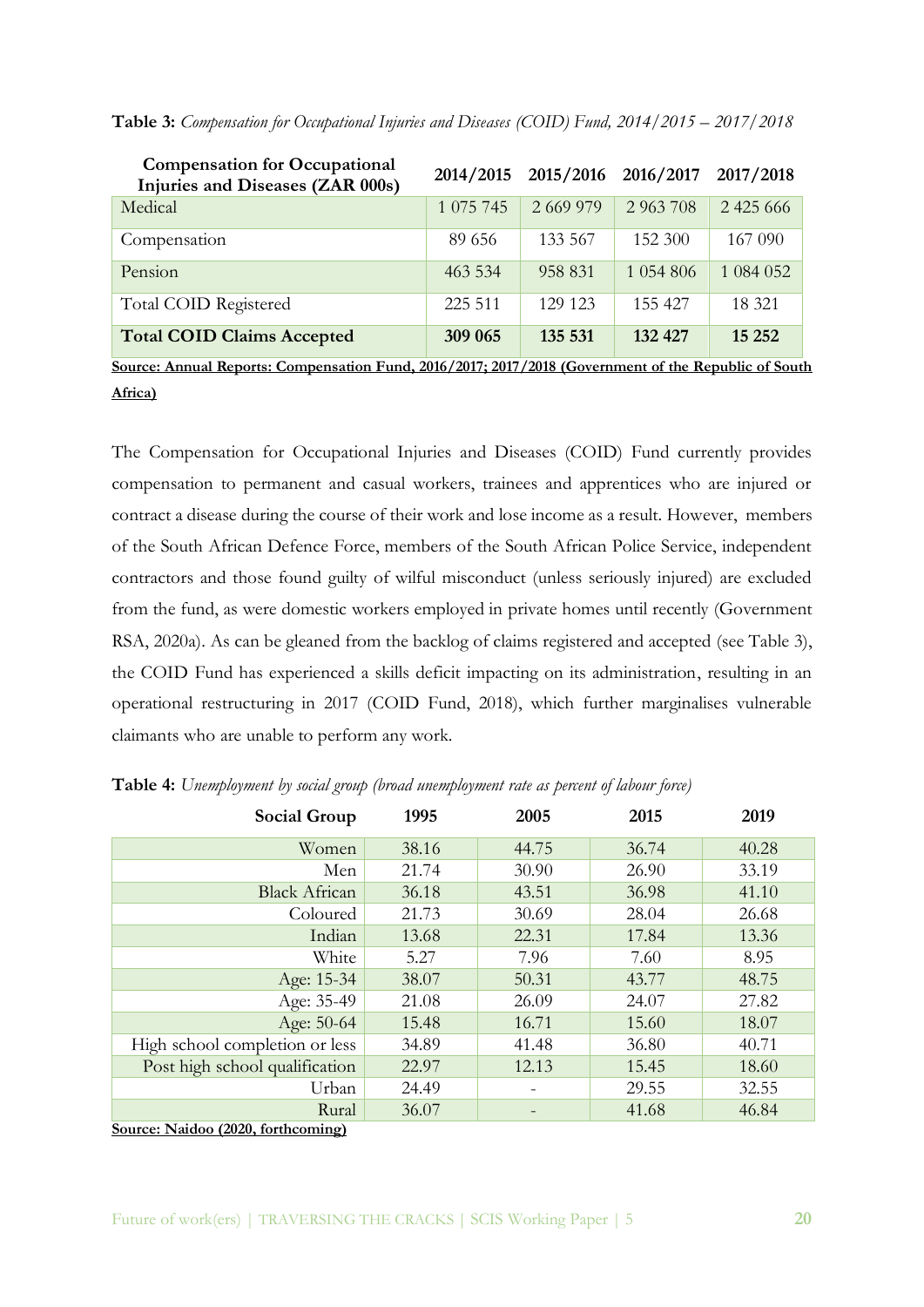South Africa's unemployment levels are distressing (see Table 4). The racial and gendered nature of the formal economy perpetuates the systemic exclusion of historically marginalised groups who are denied receiving employment security benefits. Even for those who are employed, Table 5 below shows that annual UIF payments to beneficiaries are less than 5% of the total number of unemployed persons, largely because many are excluded from accessing UIF or have not worked for a sufficient period of time to accumulate meaningful compensation for the duration of their unemployment. Moreover, the proportion of wealthier claimants from the fund exceeds that of their poorer counterparts, while women, youth and those with lower educational levels remain under-represented (Plagerson and Ulriksen, 2016).

**Table 5:** *Unemployment Insurance Fund, 2014/2015 – 2017/2018*

| <b>Unemployment Insurance</b>                                                                                             | 2014/2015  | 2015/2016  | 2016/2017  | 2017/2018  |
|---------------------------------------------------------------------------------------------------------------------------|------------|------------|------------|------------|
| of unemployed South<br>Number<br>(including economically<br>Africans<br>inactive persons and discouraged<br>work-seekers) | 20 254 000 | 20 836 000 | 21 354 000 | 21 605 000 |
| Number of<br>UIF<br>payments<br>to<br>Beneficiaries                                                                       | 708 467    | 720 625    | 762.938    | 676 795    |
| Source: Annual Reports: Unemployment Insurance Fund, 2014/2015-2017/2018; StatsSA: Quarterly Labour                       |            |            |            |            |
| Force Surveys, Q4 2015-2018                                                                                               |            |            |            |            |

Lastly, as a central component for establishing a democracy that is inclusive, equitable and participatory, the South African constitution guarantees the right to access information held by the state. Over the past decade, South Africa has been ranked among the world's top six countries for budget transparency by the Open Budget Index, with most information available online. However, an effective analysis of the state's budget allocation and expenditure also requires data that is relevant, disaggregated and free. For citizens to have meaningful participation in the budget process and to effectively hold the state accountable, national, provincial and municipal budgets need to be user-friendly to monitor the incremental steps undertaken by the government to advance socio-economic equality. To this end, more can be done to simplify the budgeting process in South Africa (Matthews, 2017).

## **The marketisation of social protection in South Africa**

As per the recommendations of the Taylor Committee, and in line with international developments, the establishment of SASSA in 2004 centralised the administration of social protection. The primary underlying objectives of SASSA were to reduce fragmentation of social protection policy, reduce overall costs to the fiscus and consolidate institutional capacity. The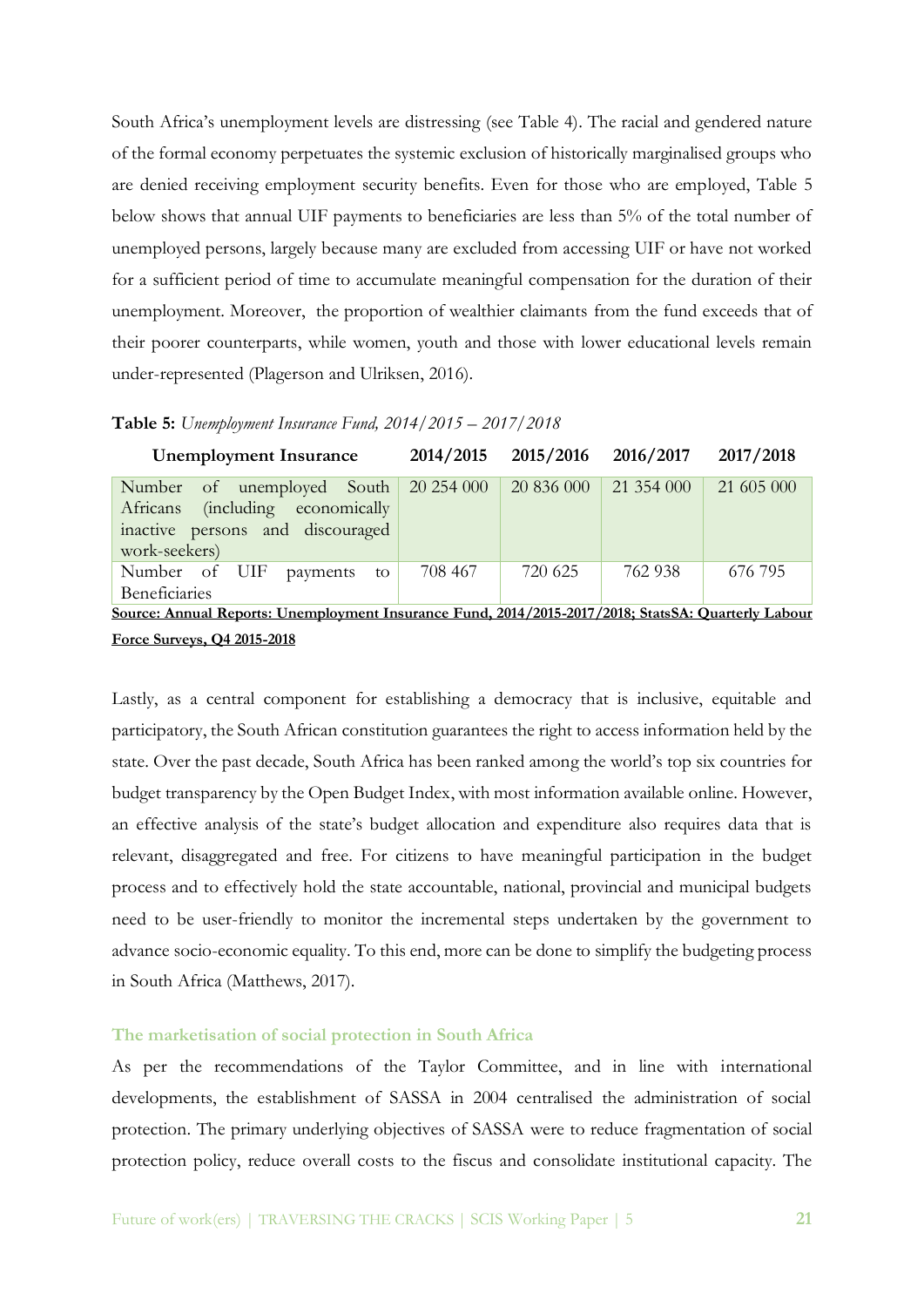introduction of the smart card system further aimed to ensure improved service delivery, reduce fraud and provide poor people with greater access to the formal banking system (Taylor, 2002: 499). However, through the financialisation of the social protection system, grant recipients have been pushed into the terrain of consumers submerged in debt. As part of the globalised financial economy and under the auspices of market liberalisation, poorer borrowers in precarious employment have access to microcredit opportunities from which they were previously excluded when approaching larger financial institutions (James, 2013).

While the centralisation of the social protection system was necessary to consolidate its administration, the 'marketisation of governance' (Taylor, 2000) has led to the outsourcing of state functions to private multinational corporations in the absence of meaningful public consultation regarding the associated financial implications for beneficiaries. Consequently, black African women particularly have been undermined by credit regimes enlisted by third-party contractors. By violating their right to privacy through the distribution of beneficiary biometric data, rather than servicing their basic needs and providing for their families, the social grant system has become a tool to exploit marginalised communities who are sold disadvantageous financial goods and services. This is despite the government investing extensive state resources towards realising its constitutional obligations and international development goals. Thus, instead of enabling equitable participation in society through accessing rights to which beneficiaries are entitled, these credit relationships facilitated through the grant system significantly undermine the gains the state seeks to achieve (Torkelson, 2020).

Notwithstanding the establishment of SASSA, the subsequent administration of social protection has been marred by challenges, including a lack of integration between cash transfers and social services, allegations of fraud and maladministration (Handmaker and Matthews, 2019). The courts have previously held that delays in processing grants have been unreasonable, and emphasised that the unilateral withdrawal or suspension of grants is unlawful (Plagerson and Ulriksen, 2016). Importantly, in 2013 and 2014, the Constitutional Court set aside and declared invalid the tender process followed by SASSA to allow for the payments of social grants nationally through a private company, Cash Paymaster Services (CPS), responsible for the distribution of beneficiary data to third-party contractors (AllPay case, 2014). In a rare and surprising judgment, the apex court reprimanded the former Minister of Social Development, Bathabile Dlamini, in her personal capacity, for inadequate planning and deliberately misleading the court and the South African public when previously ordered to rectify the shortcomings of the tender agreement. The court further held that details of beneficiary biometric data must be kept private and used only for the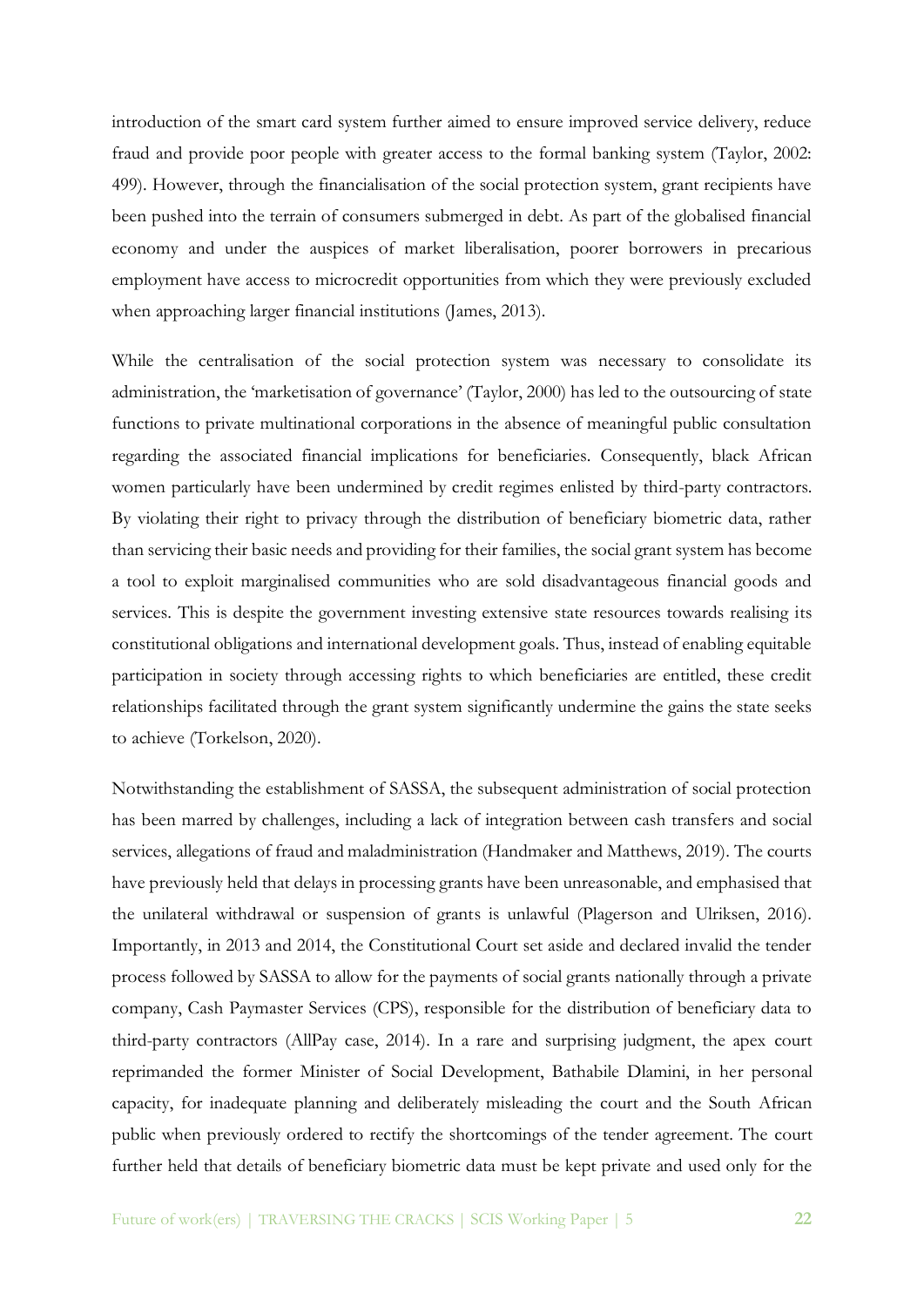purpose for which it was obtained to prevent unlawful deductions from grant payments by thirdparty lenders (Black Sash case, 2017).

Torkelson (2017) has highlighted that, while there has been much focus on the illicit relationship between the state and private entities in the administration of social protection, international organisations such as the World Bank and the International Finance Corporation (IFC) have also invested in companies such as CPS. Worryingly, such investments in CPS through its parent company, Net1 UEPS (Net1), have occurred despite the ruling of South Africa's Constitutional Court, which speaks to the concerns raised by Taylor (2000), cited earlier, pertaining to sovereignty, accountability and transparency when outsourcing functions of state administration. Despite the substantial information available concerning the practices of Net1-affiliated companies and their exploitation of grant beneficiaries, the IFC praised Net1's technology as a vehicle of financial inclusion in South Africa and supported its expansion on the rest of the continent. For the World Bank and the IFC, the efficient administration of social protection is centred on the electronic payment of grants to beneficiaries verified by biometric technology and distributed through a bank or private financial firm (Torkelson, 2017). Subsequent to the CPS case, beneficiaries now have a choice of accessing their grants through their personal bank accounts, the South Africa Post Office or large retail outlets by using a chipped smart card (DPME, 2018).

Moreover, the role of the private sector and its mandatory contributions toward social protection cannot be overlooked. The Taylor Committee recommended that appropriate regulation of the private sector should be strengthened to achieve clear social protection objectives to benefit society at large. However, although participation in the unemployment insurance scheme is compulsory for employers and employees, Mpedi (2012) notes that there is no complementary duty for employers and employees to participate in associated forms of social protection such as retirement and medical aid schemes. Consequently, those in formal employment relationships who have not made retirement and medical aid contributions are compelled to turn to the state or social networks when the need arises, which can serve to reinforce poverty and exclusion.

## **The Covid-19 pandemic: new beginnings?**

The pandemic has affected men and women differently, and in South Africa, black African women have been the hardest hit by the economic and social implications of the pandemic. In addition to women comprising the majority of those who lost jobs during the hard lockdown, there was a greater decline in average hours worked by women per week, than men. For those who were able to work, women constituted the majority of those declared 'essential services', exposing them to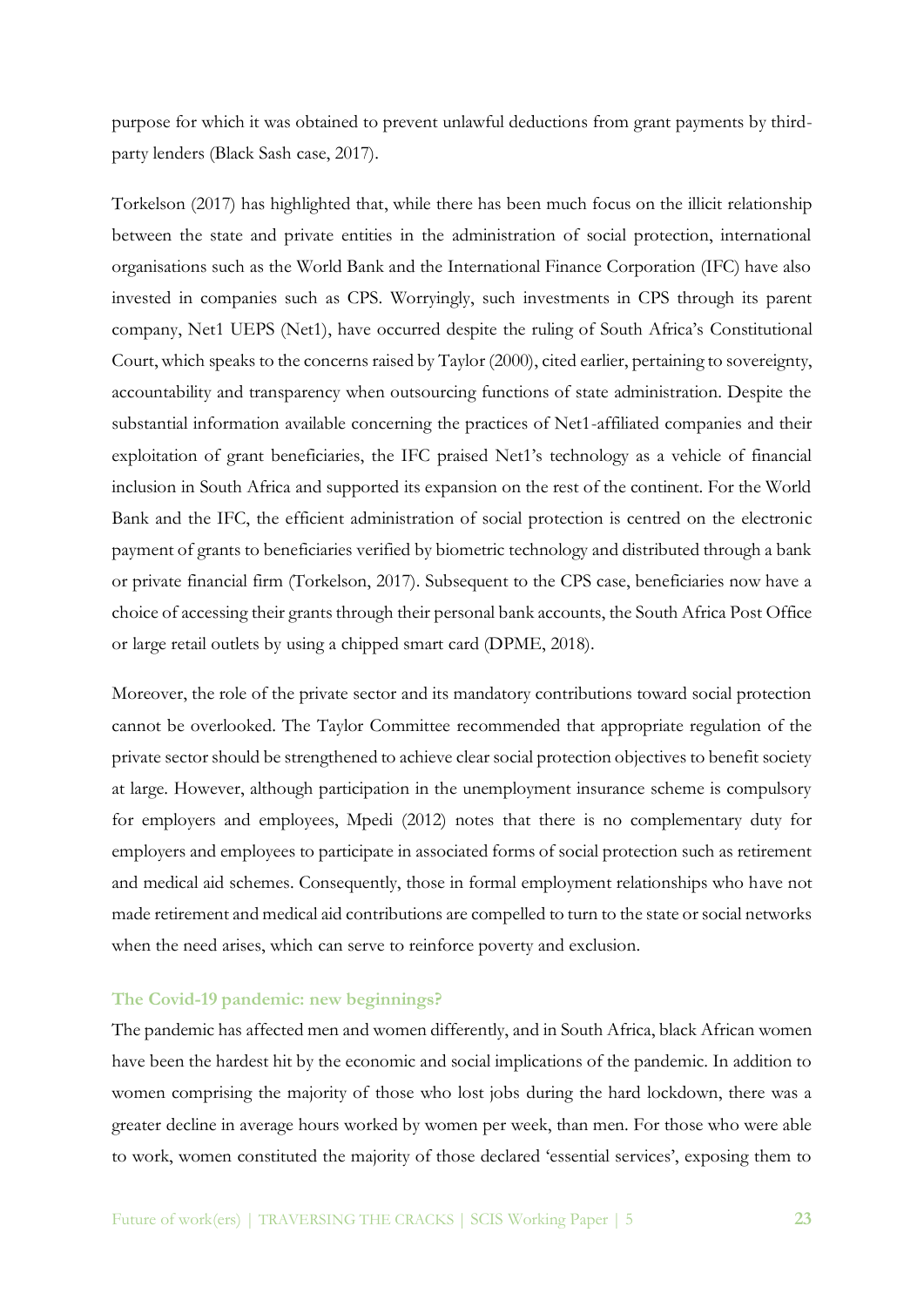potentially contracting the virus; and, because the Covid-19 death rate has been higher for men than for women, households have lost significant incomes in instances where men have been the primary breadwinners. Due to the closure of schools and childcare facilities, women, as primary caregivers in the household, have endured the added burden of more unpaid care work (Casale and Posel, 2020).

At the same time, through concerted civic advocacy, informal workers were able to secure their exclusion from the hard lockdown regulations on the basis that informal vendors and waste pickers, particularly, constituted 'essential services'. The subsequent regulatory amendments resulted in thousands of permits issued, allowing informal workers to earn a livelihood and providing alternatives to commercial supermarkets for consumers (WIEGO, 2020).

Globally, lockdowns have heightened the risk of exposure for women and girls to gender-based violence in the home, while the institutional responses to complaints have slowed down (UN Women, 2020; SASPEN 2020). In South Africa, one week into the hard lockdown, more than 2 000 complaints were registered with the police through its domestic violence hotline, estimated to be 37% higher than the weekly average for the 87 290 cases of domestic violence reported to the police in 2019, thus further exacerbating the vulnerability of women during uncertain economic times (Sonke Gender Justice, 2020).

In response to some of these challenges, the South African government introduced a number of relief measures, including an extension of the country's CSG and temporary employee relief scheme (TERS) benefits. The reprioritisation of the national budget sought to allocate R500 billion (approximately US\$30 million) to businesses, workers and households affected by state measures to contain the virus. In addition to increasing the allocation of resources to fund additional health infrastructure, the expansion of social grants aimed to assist individuals in the relief of hunger and social distress. The introduction of a special Covid-19 social relief of distress (SRD) grant to assist people who were unemployed and without access to other forms of financial support was welcomed as a progressive step by the state toward compliance with its international obligations in acknowledging the need for additional social protection in times of hardship, particularly in the context of chronic unemployment and poverty (Government RSA, 2020b). South Africa has also been a recipient of the IMF's emergency support package to the value of US\$4.3 billion at a significantly low interest rate, providing further assistance to the state's relief measures (IMF, 2020). Indeed, noting the restrictions on movement imposed by the pandemic, SASSA's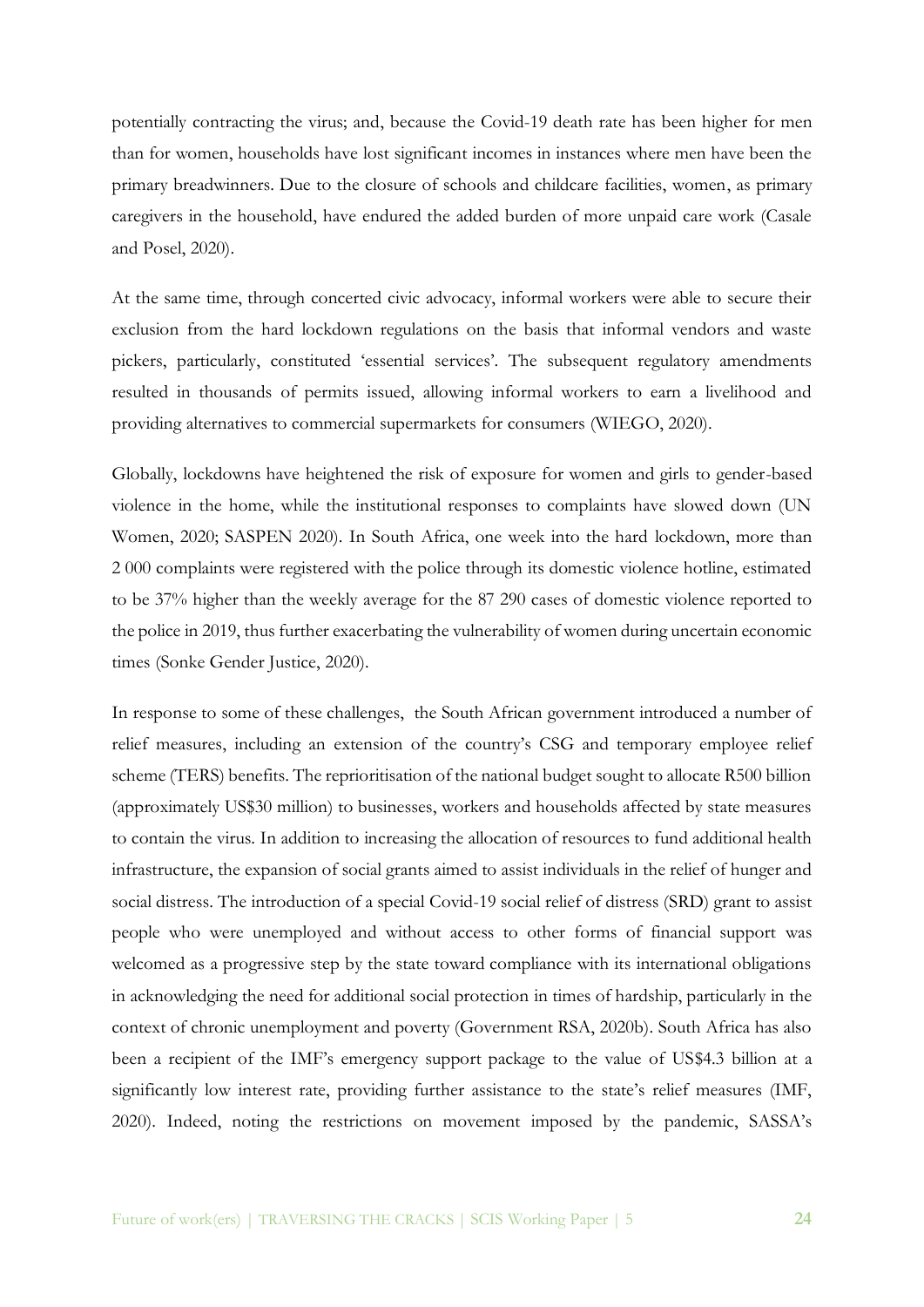centralised and digital infrastructure could allow for the relatively smooth distribution of additional grants.

However, the introduction of these measures has not been without criticism in relation to the structure of the relief and sources of funding, endemic corruption in the public and private sectors, and quality of administration. The stimulus package has been criticised for being inadequate for the anticipated economic shocks and humanitarian crises caused by the pandemic, which have left millions of South Africans destitute with no money to buy food. Rather than injecting new money into the economy, the national budget has been reprioritised to divert existing funds to counter the negative impacts (Gqubule, 2020a; Seekings 2020). It is unclear how the budget has been reprioritised and what the implications are for broader social service delivery to the country's poor and marginalised communities. Although the IMF loan does not impose additional conditions beyond what is provided for in domestic law regulating procurement and budgetary expenditure, because the loan is affected by fluctuations in foreign exchange, South Africa will bear the risk if the rand depreciates in value (Bradlow, 2020). While repayment of the loan is suspended for 40 months, these concerns need to be urgently addressed as the country's economic troubles predate Covid-19.

Given the embedded nature of corruption in the South African landscape, civil society organisations have warned that the legal uncertainty caused by additional regulations relating to Covid-19 emergency procurement compounds the risk of corruption due to the lack of transparency (Corruption Watch, 2020). President Ramaphosa has since appointed a committee of cabinet ministers to investigate incidents of alleged corruption in the procurement of goods and services in the public sector sourced under the auspices of responding to the pandemic (Government of the RSA, 2020c).

The administration of the extended allocation of social grants has raised further concerns pertaining to the grant structure and capacity required to implement the expansion. Seekings (2020) has estimated that an additional 20 million people may apply for the special SRD grant, intended to assist unemployed people who have no other source of income and who were previously excluded from any form of social protection benefits. Indeed, by the end of July 2020, only five million people had reportedly been paid the R350 (about US\$21) (News24, 2020). With respect to extensions of the CSG, the inconsistent approach adopted by the government has been criticised for extending the grant per caregiver, and not per child, and while 12 million South African children are ordinarily recipients of the grant, it is administered through only seven million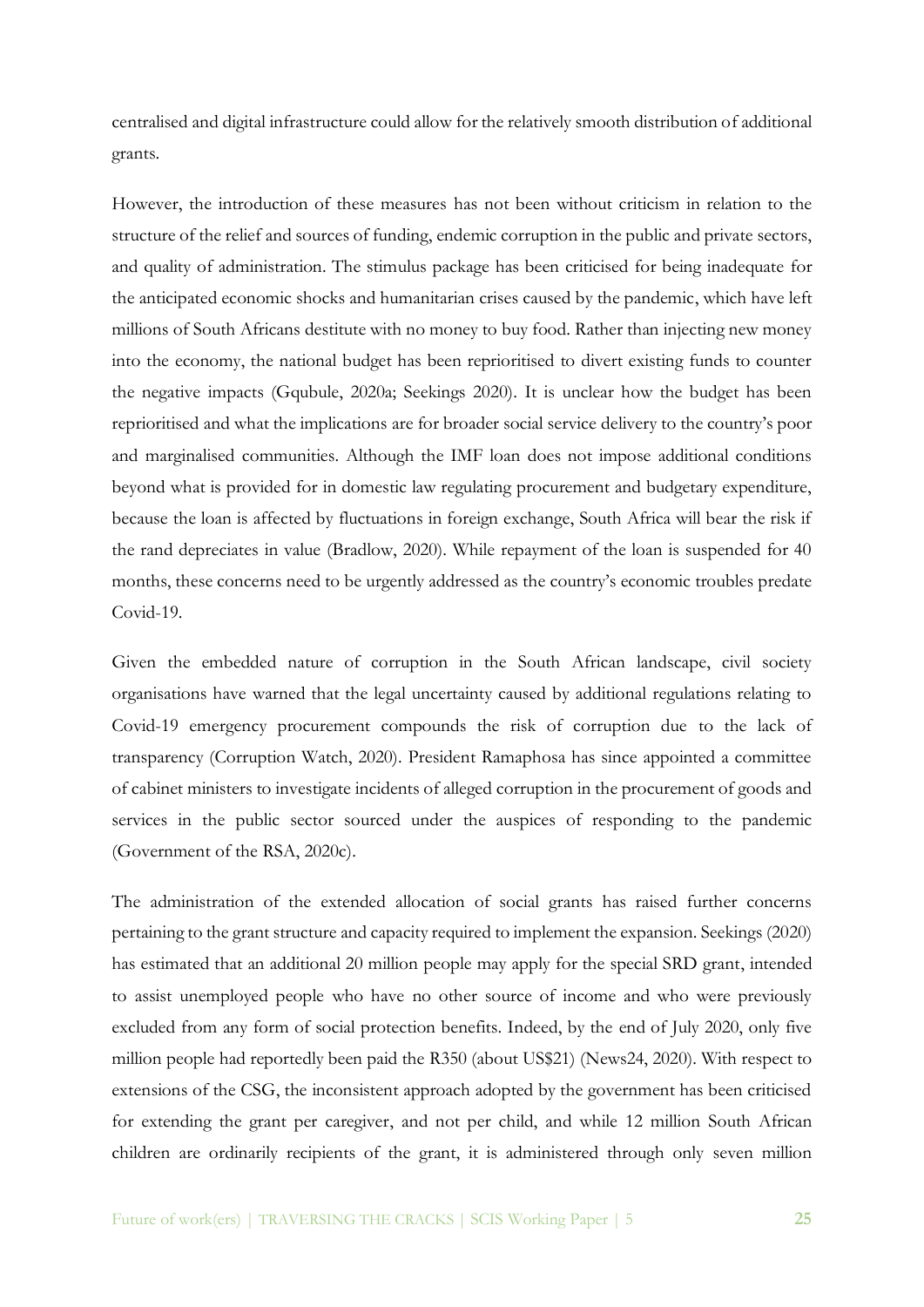caregivers (Seekings, 2020). Moreover, although provision was made for workers to access the TERS scheme, many employers reportedly did not submit the necessary documentation for workers to access their benefits. Subsequent amendments were therefore made for workers of non-compliant employers to apply directly for claims administered through the UIF (Smit, 2020). Through legal mobilisation, the special SRD grant has been extended to include migrants who hold asylum seeker and special permit states in South Africa, and whose documents were valid when measures were implemented to contain the spread of the pandemic (Scalabrini, 2020). This is a welcome reprieve, particularly for migrant women who have been exposed to higher levels of abuse and exploitation whilst surviving the pandemic (SASPEN, 2020).

Civil society organisations have called for income security for all during the pandemic. This includes an increase to the special SRD, which is significantly lower than the food poverty line of R581 (about US\$35) in 2020 and a quarter of the value of the SASSA SRD food parcel of R1200 (US\$73). Further, they have highlighted the need to remove any associated banking fees on withdrawing grants and the improved basic service delivery required to contain the spread of the virus, including easy access to water and sanitation facilities, sufficient food delivery to all households, and secure employment for community health workers (Black Sash, 2020).

Indeed, an intersectional analysis of measures undertaken to contain the virus and save lives must consider the diversity of experiences of the pandemic of distinct social groups. As has been witnessed in South Africa, adopting a generalised approach to policymaking can serve to assist certain marginalised groups of society while simultaneously reinforcing the exclusion of others which is reproduced by local and global structures. A 'differentiated universalism' approach to policy responses that consider different forms of discrimination collectively can present an opportunity for new and decentralised solutions that are sustainable, socially just and enhance solidarity within communities. Such an approach can serve to build the resilience required to confront future social, economic and environmental crises (Hinz and Zubek, 2020).

#### **Cementing structural fissures through a universal basic income grant?**

Global crises, related to finance, health and climate, are now part of a globalised economic system. These crises are now more frequent. Every country must prepare for them. Part of the preparations should be to have a robust social security platform. Never again should we leave millions of people vulnerable to such sudden economic shocks…. We should evaluate the costs of implementing a universal basic income grant (UBIG) against the costs of doing nothing. However, the benefits of a BIG for South Africa go beyond the economy. It is an essential requirement for social cohesion, political stability and a reduction in destitution. (Vivienne Taylor quoted in Gqubule, 2020b).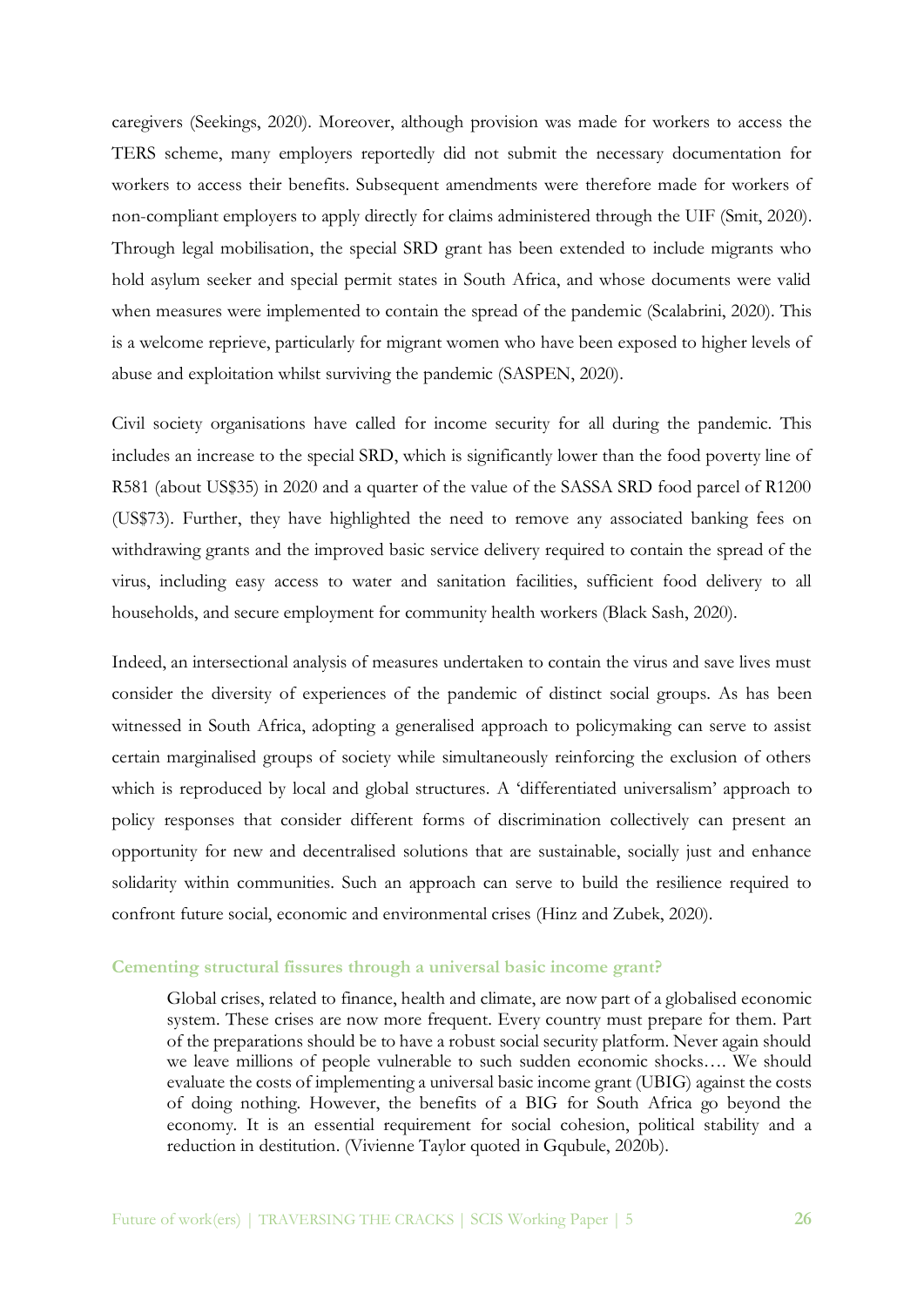The devastation caused by the Covid-19 pandemic has reignited the impetus to consider the potential of social policies to achieve a more just and equitable society. However, Naomi Klein (2020) warns that, while crises can provide dynamic opportunities to address gaps in the systemic exclusion of vulnerable groups through the provision of sufficient safety nets for all, structural measures and associated implementation mechanisms introduced to support people who are poor (such as digital technologies) can also serve as tools to reinforce existing inequalities, and further ensure that the economic and financial interests of the wealthy remain intact.

These contestations are evident in the South African body politic with regard to the introduction of a permanent UBIG. Despite the UBIG recommendations of the Taylor Committee made in 2000, the ruling African National Congress (ANC) has only now, for the first time, supported the idea of introducing a UBIG for the unemployed and informal sector workers (Haffajee, 2020). Given significant political pressure and the harsh reality that a significant proportion of the country's population was living on the brink of starvation even before the outbreak of the pandemic, and the fact that every year the number of new entrants to the job market exceeds the number of available job opportunities, the UBIG has been considered as a viable intervention to protect the vast number of unemployed youth and marginalised women from various forms of exploitation and oppression (Brown, 2020). The ANC has since hosted a number of public online webinars on the viability of a UBIG in South Africa, including presentations by Guy Standing and Vivienne Taylor (SPII, 2020; ANC, 2020)

There is still apprehension about the affordability of a UBIG currently, in the context of the country's reportedly unprecedented debt-to-GDP levels but, contrary to arguments that it will serve as a disincentive to work and create an environment of state dependency, a UBIG at the UBPL of R1280 could arguably reduce absolute poverty to zero, recognise unpaid social reproductive work, improve nutrition and education, lead to the improvement of job quality, and improve social cohesion by reducing crime and creating individual savings opportunities. In addition, a UBIG would benefit the market economy through increased consumption, and in turn, expand potential job creation (Brown, 2020; Frye, 2020). In the digital era, UBIGs are considered as essential to supplement citizen income to compensate for increasing job losses, and they find support amongst the private sector, the World Bank and trade unions alike (Gentilini and Yemtsov, 2017).

However, advocates for a UBIG have also warned that its effectiveness is dependent on a broader set of reforms that include labour, social and consumer protections beyond mere technocratic and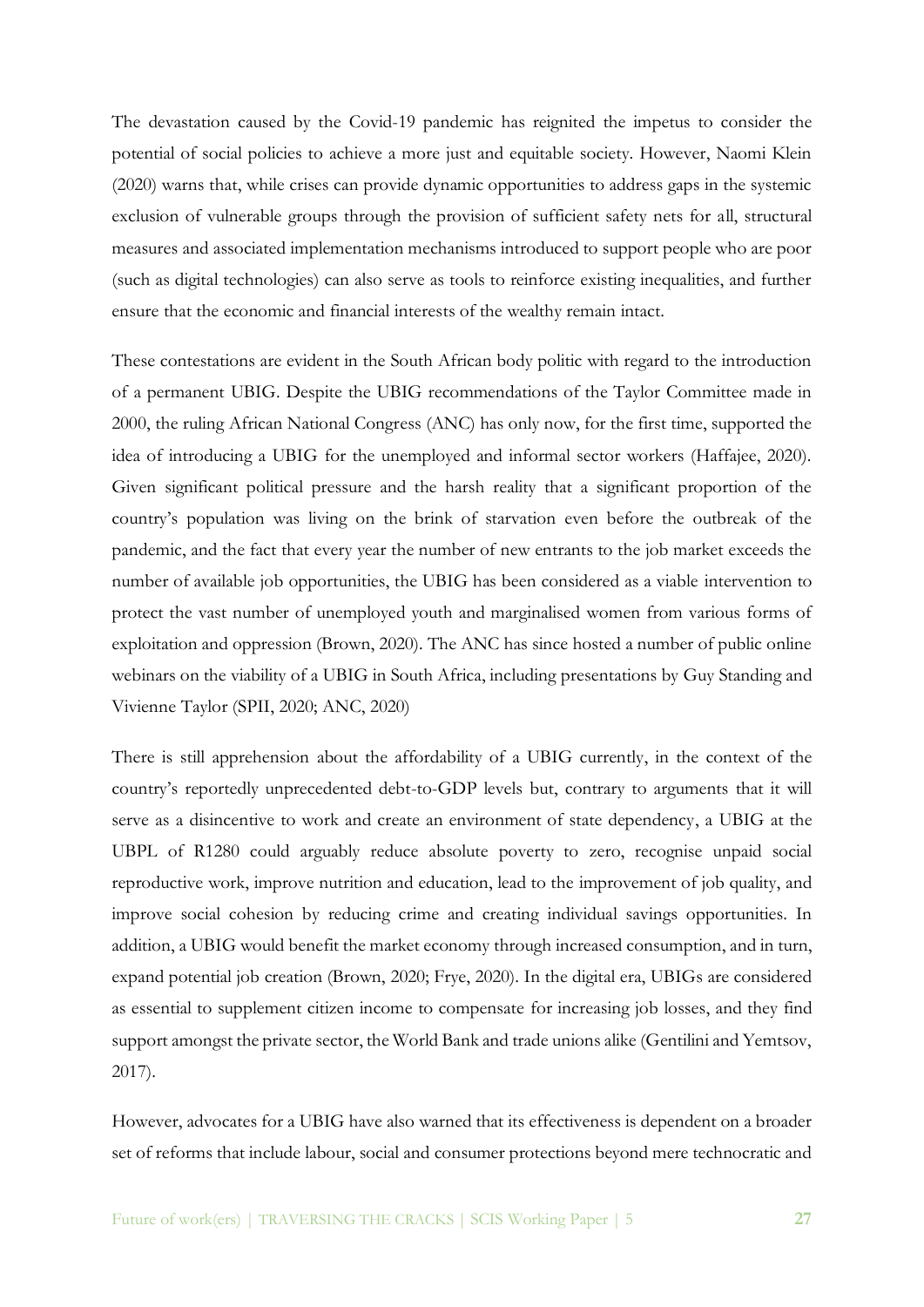pragmatic interventions. The introduction of a UBIG cannot be effective as a mechanism to simultaneously confront poverty and inequality if it is at the expense of other aspects of the 'social wage' or delivery of essential services, which are increasingly commodified and privatised despite the protections afforded by the constitution. A UBIG also needs to be universally accessible without being subject to means-testing and other conditionalities. Moreover, access to gainful employment should not remove eligibility for the UBIG; rather, the tax earned from individuals above a certain threshold ought to be redistributed to ensure a reduction in income inequality and to adequately confront structural inequalities (Brown, 2020; Castel-Branco, 2020).

In the South African context, the means-testing and targeted approach to social protection grants has been criticised for reinforcing a patriarchal and work-centric society, rather than one predicated on dignity and social justice. Women are presumed to be compensated for reproductive and care work by accessing the child support and old-age grants, while men are presumed to access waged work in the economy. Means-testing further encompasses humiliating aspects by requiring beneficiaries to prove that they are poor (Marais, 2020). Such an approach ignores the reality of the majority of young South Africans situated on the margins of society, who are not only limited from accessing dignified waged work as a result of the numerous structural barriers that confront them, but are also denied constitutionally guaranteed human rights.

Indeed, while the UBIG debates continue, consideration of the broader implications for deepening the country's nascent democracy remains insufficiently attended to, fostering the potential for continued political, economic and social instability.

## **Conclusion**

By adopting an intersectional approach to analyse South Africa's social protection system, I have sought to demonstrate how the implementation of social protection policies can serve to simultaneously confront and reproduce the sources of power that sustain structural inequality in South Africa. Stubborn levels of poverty, inequality and associated human rights violations raise a question of what more needs to be done to centre human rights' values of dignity, equality and social justice as the foundations of policymaking. Theories of citizenship, gender justice and their relationship with constitutionally protected human rights reveal the interrelated aspects of discrimination experienced by black African women particularly, despite their access to various forms of social protection, further perpetuating their marginalisation from post-1994 democratic South Africa.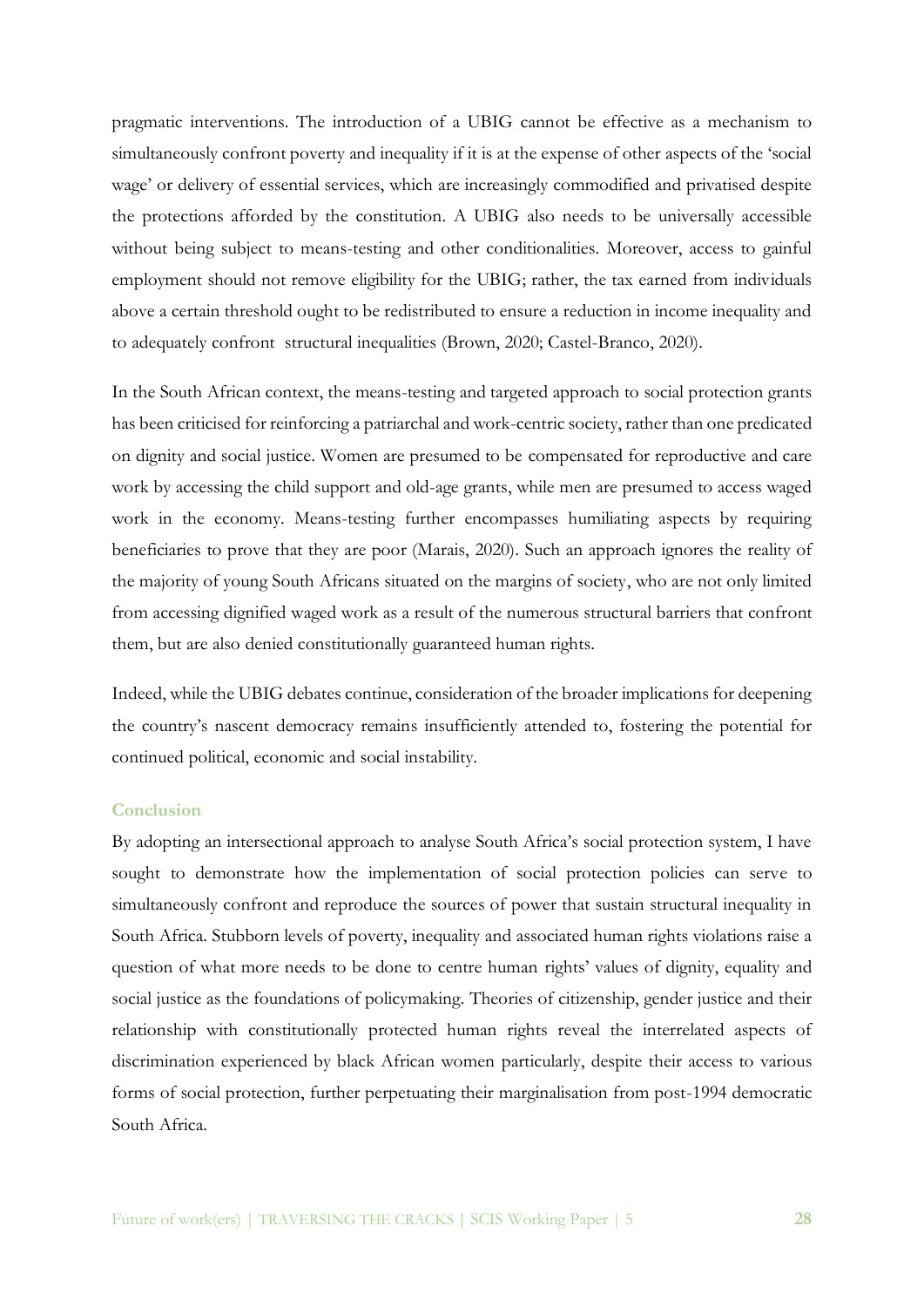A brief analysis of the state budget illustrated that, although the expansion of social protection programmes such as the child support grant has supported millions of households and prevented them from falling deeper into poverty, the lack of inflation-based increases to grants sufficient to exceed the food (or extreme) poverty line raises concern as to whether the grant system, as currently constructed, is a sufficient poverty or inequality-alleviating mechanism for caregivers and their households. Moreover, the extent to which the state is increasing its expenditure in real terms to progressively advance the reach of social protection to everyone as per its constitutional mandate, relative to GDP growth, requires further interrogation.

The racial and gendered nature of the formal economy perpetuates the systemic exclusion of historically marginalised groups who are denied employment security benefits. Even for those who are employed, annual UIF payments to beneficiaries are less than 5% of the total number of unemployed persons. Meanwhile, the proportion of the fund's wealthier claimants exceeds that of their poorer counterparts, while women, youth and those with lower educational levels remain under-represented.

Consideration for the domestic and global dimensions of social protection highlights that while the electronic centralisation of the social protection system may have aided efficient social grant distribution, forming part of a financialised political economy has also exposed beneficiaries to various forms of risk and exploitation by third-party creditors. The criticisms concerning the state's Covid-19 relief measures have exacerbated the gaps that have further undermined the quality of administration of social protection with respect to the structure of emergency relief and sources of funding, alongside endemic corruption in South Africa's public and private sectors.

The introduction of a UBIG that considers differentiated forms of discrimination collectively can present an opportunity for new and decentralised solutions that are sustainable, socially just and enhance solidarity within communities. However, its effectiveness is also dependent on a broader set of reforms that include labour, social and consumer protections beyond mere technocratic and pragmatic interventions. Moreover, a UBIG cannot be effective as a mechanism to simultaneously confront poverty and inequality if it is at the expense of cutting other aspects of essential service delivery, especially in the South African context where the state is obligated to deliver such services by its constitutional mandate.

Rights-based mobilisation thus remains a critical tool to ensure that the constitution and its redistributive values remain at the centre of policymaking. At the same time, more research is required to further understand how black African women particularly survive harsh realities in the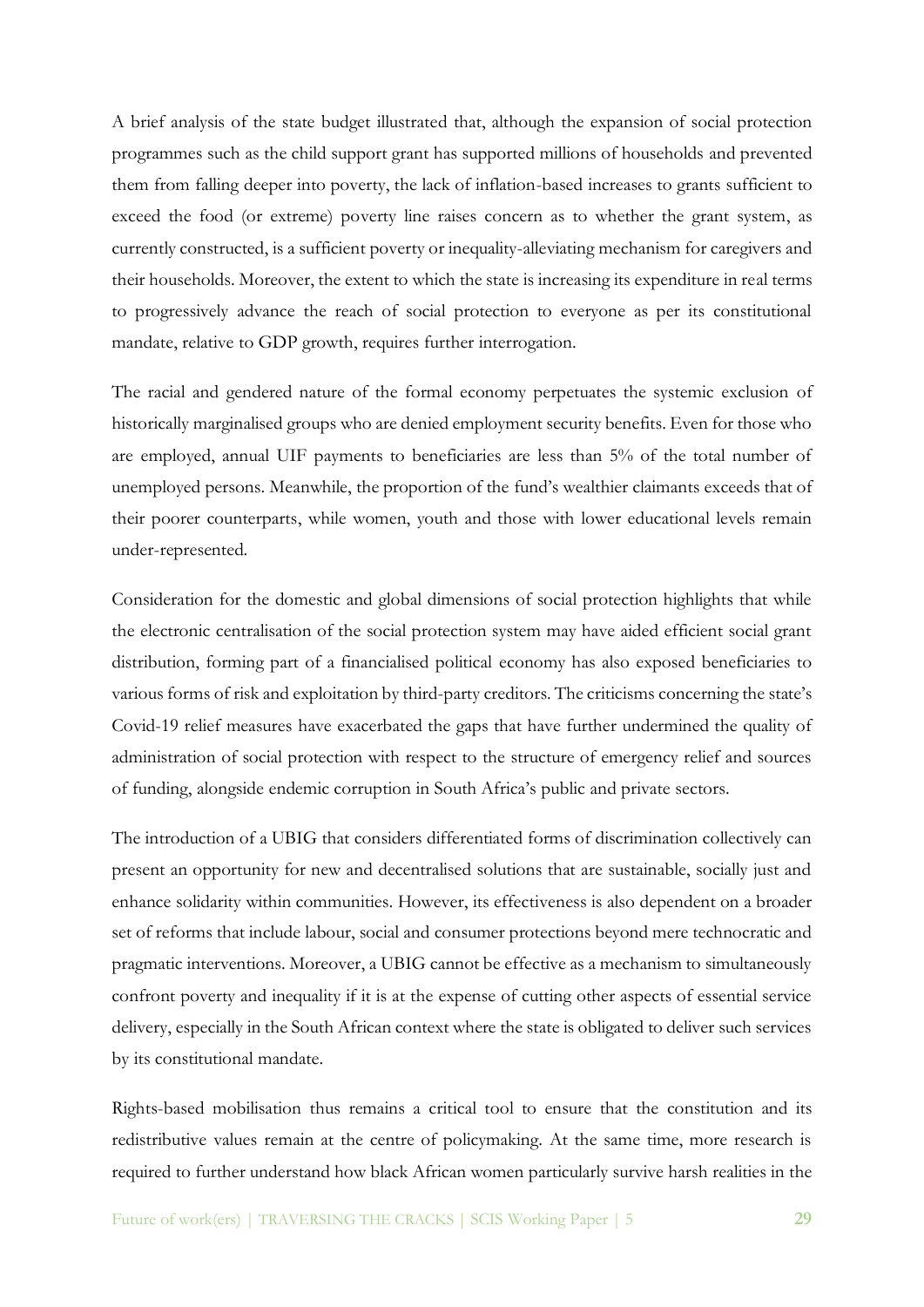absence of adequate structural support from the state or equitable participation in the formal economy, to ensure that policy reforms adequately attend to their economic and social needs as a priority. Noting that the budget is essentially political, more budget literacy is required to mobilise citizens and advocate for budget reform that advances the human rights of everyone as determined by those most in need of its protection.

If these challenges are not adequately interrogated, many individuals who experience structural exclusion due to a combination of discriminatory factors such as race, class, gender and age will continue to fall through the cracks despite the constitutional guarantees of dignity and equality for everyone in post-1994 democratic South Africa.

## **Notes**

-

#### **References**

- African National Congress (ANC) (2020) MyANC Facebook Live: #Basicincomedebate, available at:<https://www.facebook.com/hashtag/basicincomedebate>
- Albertyn, C. (2017) Women and Constitution-making in South Africa, in H. Irving (ed.) *Constitutions and Gender*, 47-79
- *AllPay Consolidated Investment Holdings (Pty) Ltd & Others v Chief Executive Officer of the South African Social Security Agency*, CCT 48/13 (AllPay case)
- *Black Sash Trust & Another v Minister of Social Development & Others* CCT 48/17
- Black Sash (2020) A Programme of Action in the time of Covid-19: A call for social solidarity in South Africa, May 2020.
- Bradlow, D. (2020) The IMF's \$4bn loan for South Africa: The pros, cons and potential pitfall, *The Conversation*, 28 July.
- Brown, D. (2020) Universal basic income an idea whose time has come, *Daily Maverick*, 25 May.
- Bruni, L. (2016) Reforming the social assistance system, in A. Alam, R. Mokate and K. Plangemann (eds.) *Making it Happen – Selected Case Studies of Institutional Reform in South Africa*, Washington, DC: World Bank Group, 119 – 133.

<sup>1</sup> References made to the racial categories 'black African', 'coloured', 'Indian' and 'white' in this proposal are based on categorisations used by Statistics South Africa; whereas reference to 'black' incorporates all non-white South Africans.

<sup>2</sup> As per South Africa's National Development Plan, 2030, social protection ought to incorporate 'development strategies and programmes to ensure, collectively, at least a minimum acceptable living standard for all citizens' (National Planning Commission, 2012:327).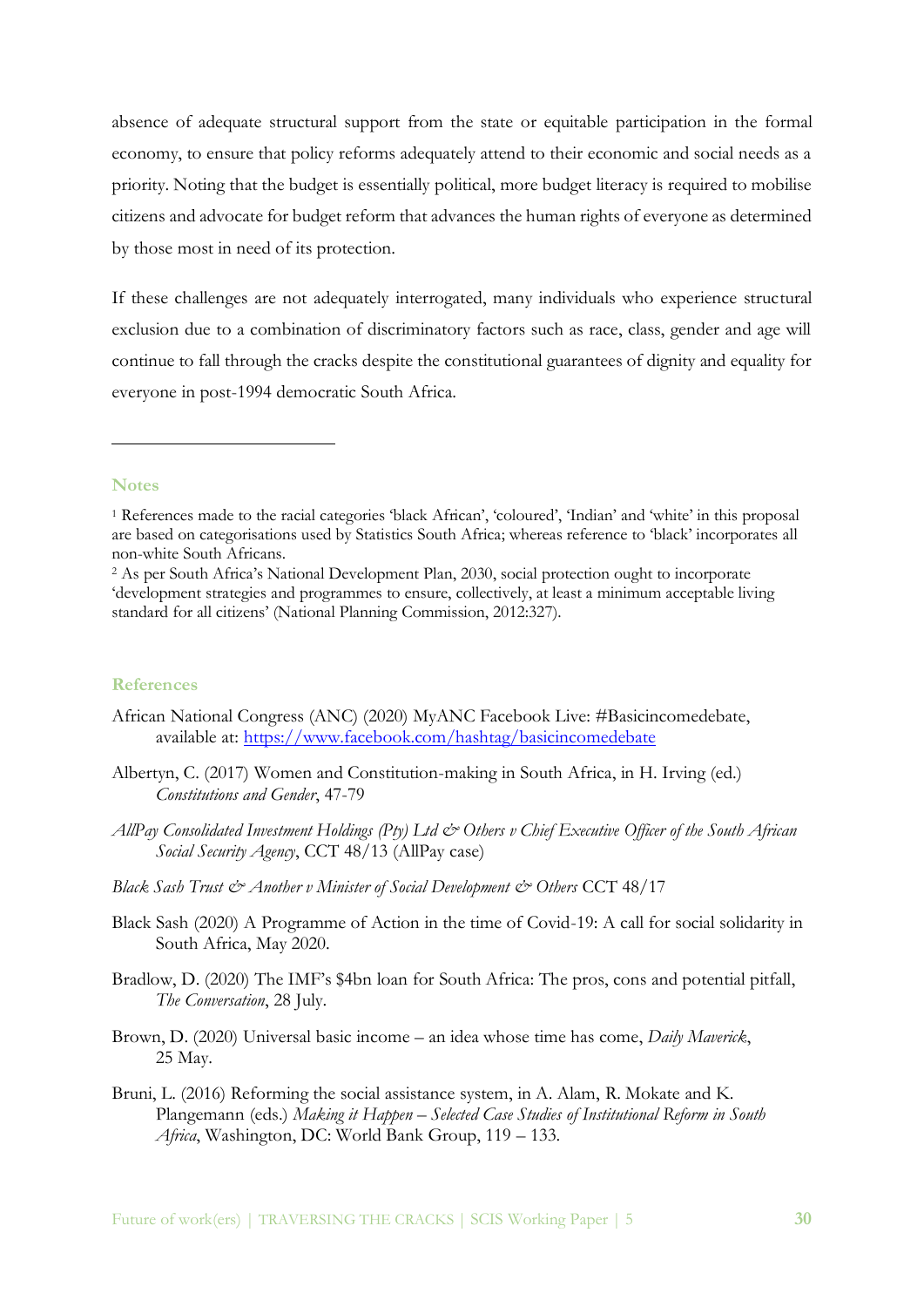- Carastathis, A. (2014) The concept of intersectionality in feminist theory, *Philosophy Compass*, 9(5), 304-314.
- Casale, D. and Posel, D. (2020) Gender and the Early Effects of the Covid-19 Crisis in the Paid and Unpaid Cconomies in South Africa, *National Income Dynamics Study (NIDS) – Coronavirus Rapid Mobile Survey (CRAM – Wave 1).*
- Castel-Branco, R. (2020) *Universal Basic Income: A Radical New Idea for Redistribution?,* Johannesburg: Southern Centre for Inequality Studies.
- Chatterjee, A. Czajka, L. and Gethin, A. (2020) Estimating the distribution of household wealth in South Africa, *Southern Centre for Inequality Studies & World Inequality Lab: Working Paper No. 2020/06*, 1-54*.*
- Chetty, K. (2019) *Future of Work in South Africa – The Road to 2030*, Pretoria, Human Sciences Research Council.
- Compensation for Occupational Injuries and Diseases (COID) Fund (2018) *Annual Report: 2017/2018* (Government of the Republic of South Africa)
- *Constitution of the Republic of South Africa, 1996* (Consitution).
- Corruption Watch (2020) CW warns of opacity in emergency procurement measures, *Corruption Watch,* 14 May. Available at https://www.corruptionwatch.org.za/press/page/2/?splash.
- DPME (2018) SASSA e-News: An update on the new payment system, July 2018, Pretoria: Department of Planning, Monitoring and Evaluation (Government of RSA)
- Department of Women (2015) *Report: The Status of Women in the South African Economy,* August 2015, Pretoria: Department of Women (Government of RSA).
- Devereux, S. (2011) Social protection in South Africa: exceptional or exceptionalism, *Canadian Journal of Development Studies*, 32(4), 414-425.
- Devereux, S. and Sabates-Wheeler, R. (2004) Transformative social protection, *Institute for Development Studies: Working Paper 232*, 1-26.
- Dixon, R. and Suk, J. (2018) Liberal constitutionalism and economic inequality, *The University of Chicago Law Review*, 85, 369-401.
- Du Toit, A. (2017) The real risks behind SA's social grant payment crisis, *The Conversation*, 21 February. Available at https://theconversation.com/the-real-risks-behind-south-africassocial-grant-payment-crisis-73224
- Ferguson, J. (2007) Thinking about social assistance in Neoliberal South Africa, *African Studies Review,* 50(2), 71-86.
- Fischer, A. (2012) *Inequality and the Universalistic Principle in the Post-2015 Development Agenda*, International Institute of Social Studies, Erasmus University Rotterdam*,* 1-29.
- Fischer, A. (2013) The political within the de-politicised: poverty measurement and implicit agendas in the MDGs, in M. Langford, A. Summer and A. Yamin (eds.), *The Millenium Development Goals and Human Rights*, New York: Cambridge University Press, 129-142.
- Frye, I (2020) AIDC analytical paper: the budget, social security and the basic income grant alternative synopisis, Studies in Poverty and Inequality Institute.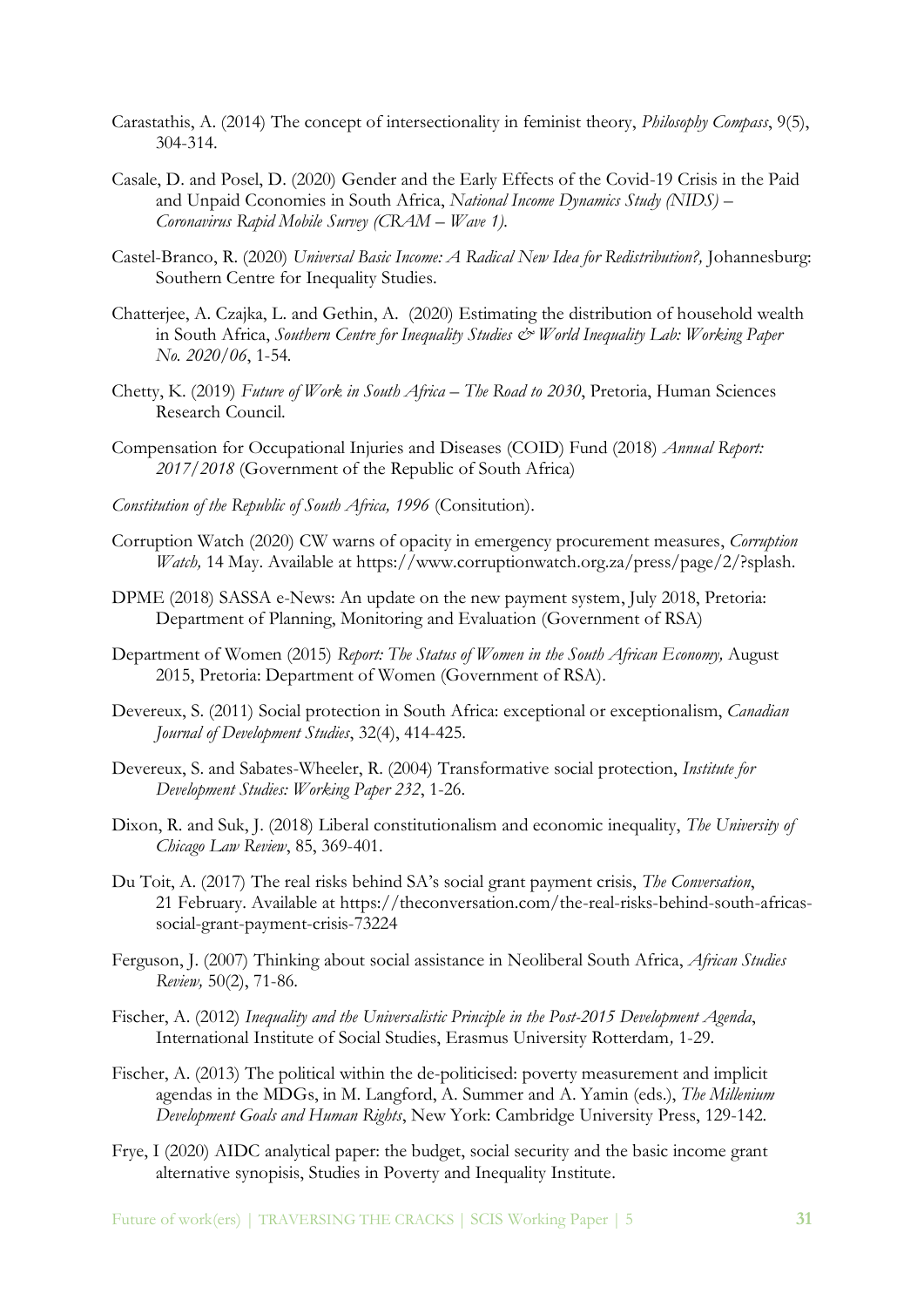- Fukuda-Parr, S. (2015) It's about values: human rights norms and tolerance for inequality, *OpenGlobalRights*, 22 December. Available at https://www.openglobalrights.org/its-aboutvalues-human-rights-norms-and-tolerance-for-inequality/
- Gentilini, U. and Yemtsov, R. (2017) Being open-minded about universal basic income' *World Bank Blogs*, 6 January 2017.
- Ghosh, J. (2011) Dealing with The Poor', *Development and Change,* 849-858.
- Gqubule, D. (2020a) SA's Covid-19 stimulus package falls far short, *New Frame*, 19 May.
- Gqubule, D. (2020b) Now is the time for better basic income grants, *New Frame,* 14 April.
- Goldblatt, B. (2011) The right to social security addressing women's poverty and disadvantage, in Goldblatt and McClean (eds.), *Women's Social and Economic Rights*, Cape Town: Juta, 34- 58.
- Goldblatt, B. (2014) Social security in South Africa A gender and human rights analysis, *University of New South Wales Law and Research*, 16, 28.
- Government of the Republic of South Africa (RSA) (2020a) Claim for occupational injury or disease from the Compensation Fund. Available at https://www.gov.za/services/compensation-fund/claim-occupational-injuries-ordisease?gclid=Cj0KCQiAwMP9BRCzARIsAPWTJ\_ECONW4Y-XdNC0pSl92IB6ASLvOUFsk6Hs0fy70aEosEHW3sDl4ydkaAplhEALw\_wcB.
- Government of the Republic of South Africa (RSA) (2020b) President Cyril Ramaphosa: Progress in national effort to contain the coronavirus COVID-19 pandemic, 23 July 2020. Available at https://sacoronavirus.co.za/2020/07/23/president-cyril-ramaphosa-progressin-national-effort-to-contain-the-coronavirus-covid-19-pandemic/.
- Government of the Republic of South Africa (RSA) (2020c) President Cyril Ramaphosa appoints committee to focus on alleged coronavirus COVID-19 corruption, 15 August 2020. Available at http://www.thepresidency.gov.za/speeches/statement-president-cyrilramaphosa-progress-national-effort-contain-covid-19-pandemic%2C-union-buildings%2Ctshwane-1.
- Haffajee, F. (2020) ANC and alliance partners punt a basic income grant for unemployed and informal workers, *Daily Maverick*, 21 April.
- Handmaker, J. and Matthews, T. (2019) Analysing legal mobilisation's potential to secure equal access to socio-economic justice in South Africa, *Development Southern Africa*, 36, 889-904.
- Hassim, S. and Razavi, S. (2006) Gender and Social Policy in a Global Context: Uncovering the Gendered Structure of the Social'' in S. Razavi and S. Hassim (eds.) *Gender and Social Policy in a Global Context: Uncovering the Gendered Structure of 'the Social'*, New York: Palgrave Macmillan, 1-42.
- Hassim, S. (2006) Gender equality and development social welfare in South Africa, in S. Razavi and S. Hassim (eds.) *Gender and Social Policy in a Global Context: Uncovering the Gendered Structure of 'the Social'*, New York: Palgrave Macmillan, 109-129.
- Hassim, S. (2018) Decolonising equality: the radical roots of the gender equality clause in the South African constitution, *South African Journal on Human Rights*, 34(3), 342-358.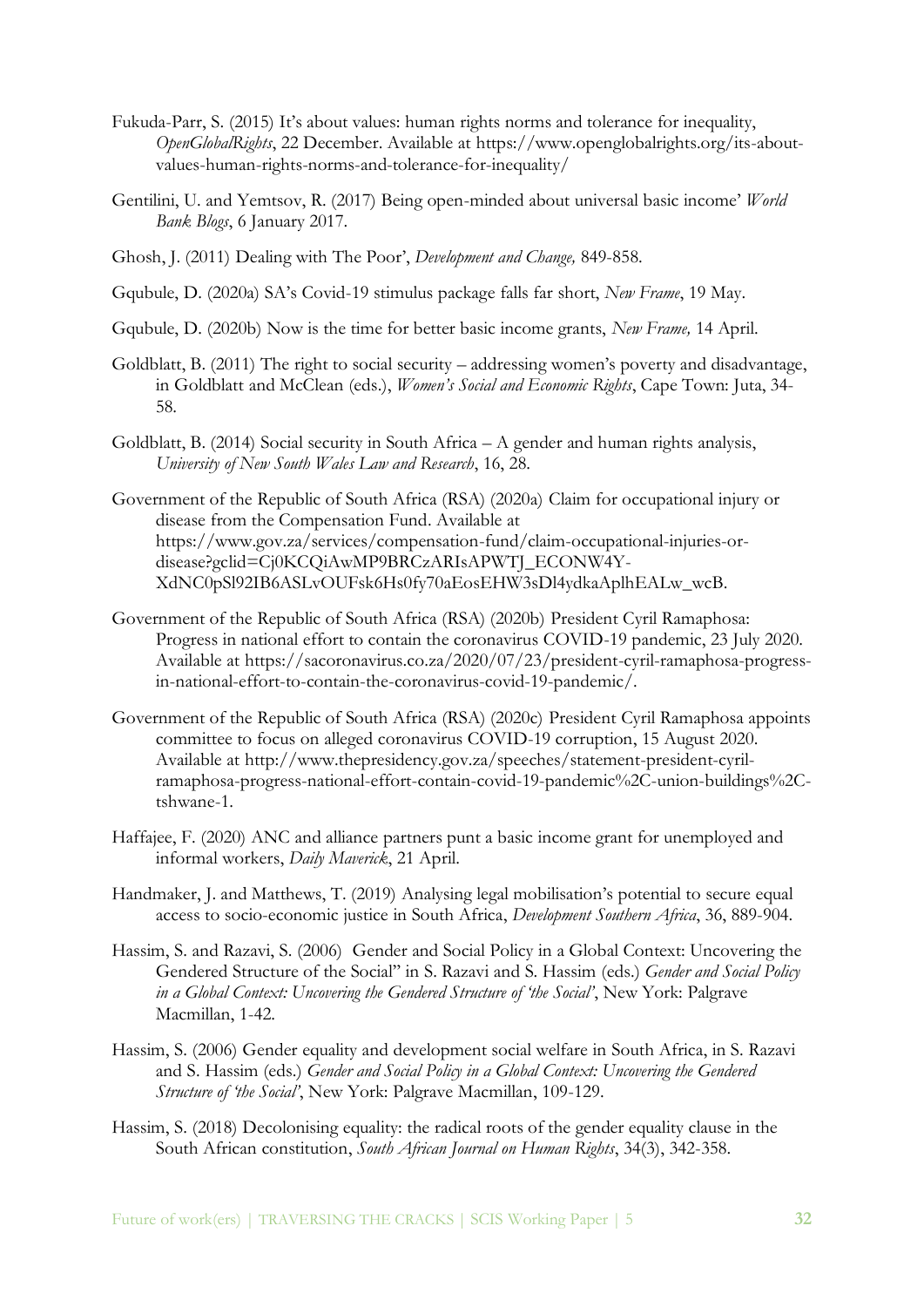- Hinz, K. and Zubek, I. (2020) *Why the COVID-19 Pandemic Needs an Intersectional Feminist Approach*, Rosa Luxemborg Stiftung, 24 April. Available at https://www.rosalux.de/en/news/id/42062/why-the-covid-19-pandemic-needs-anintersectional-feminist-approach?cHash=82963ceb141a9a3480bfe2684d6e797b.
- Hunt, A. (2017) What policymakers need to know about women and the gig economy, *Overseas Development Institute,* 26 January 2017. Available at https://www.odi.org/blogs/10483-whatpolicymakers-need-know-about-women-and-gig-economy.
- ILO (2012) R202 Social Protection Floors Recommendation, 2012, Recommendation concerning National Floors of Social Protection, *Adoption: Geneva, 101st ILC Session*, 14 June.
- ILO (2017) *World Social Protection Report: Universal social protection to achieve the Sustainable Development Goals, 2017-2019,* Geneva: International Labour Office.
- ILO (2019) *Inclusive Future of Work Republic of South Africa: Country Brief* prepared for the 1st EWG under the 2019 Brazilan presidency of the BRICS, August.
- IMF (2020) IMF Executive Board Approves UD\$4.3 Billion in Emergency Support to South Africa to Address the Covid-19 Pandemic, 27 July 2020.
- James, D. (2013) Regulating credit: tackling the redistributiveness of neoliberalism, *London School of Economics Research Online*. Available at http://eprints.lse.ac.uk/48065/1/Regulating%20credit%20(lsero).pdf
- Kanengoni, A.D. (2018) Editorial, *The Future of Women's Work in Africa – A Journal on African Women's Experiences*, Johannesburg: Open Society Initiative for Southern Africa.
- Kelly (2017) Everything you need to know about social grants, *GroundUp,* 7 April.
- Klein, N. (2020) Coronavirus capitalism and how to beat it, *The Intercept,* 16 March.
- Lister, R. (2003) *Citizenship: Feminist Perspectives*, 2nd Edition, New York: Palgrave Macmillan.
- Lund, F. (1995) *Report of the Lund Committee on Child and Family Support,* Pretoria: Government of the Republic of South Africa.
- Lund, F. (2006a) Gender and social security in South Africa, in V. Padayachee (ed.) *The Development decade: Economic and Social Change in South Africa 1994-2004*, Cape Town: HSRC Press, 160-179.
- Lund, F. (2006b) Working people and access to social protection, in S. Razavi and S. Hassim (eds.) *Gender and Social Policy in a Global Context: Uncovering the Gendered Structure of 'the Social'*, New York: Palgrave Macmillan, 217-236.
- Marais, H. (2020) The crisis of waged work and the option of a universal basic income grant for South Africa, *Globalizations*, 17(2), 352-379.
- Matthews, T. (2017) Within its available resources An assessment of South African government spending on socio-economic rights from 2008/09 to 2017/18, *Studies in Poverty and Inequality Institute Working Paper,* 1-42.
- Mkandawire, T. (2005) Targeting and Universalism in Poverty Reduction, Geneva: UN Research Institute for Social Development, 1-21.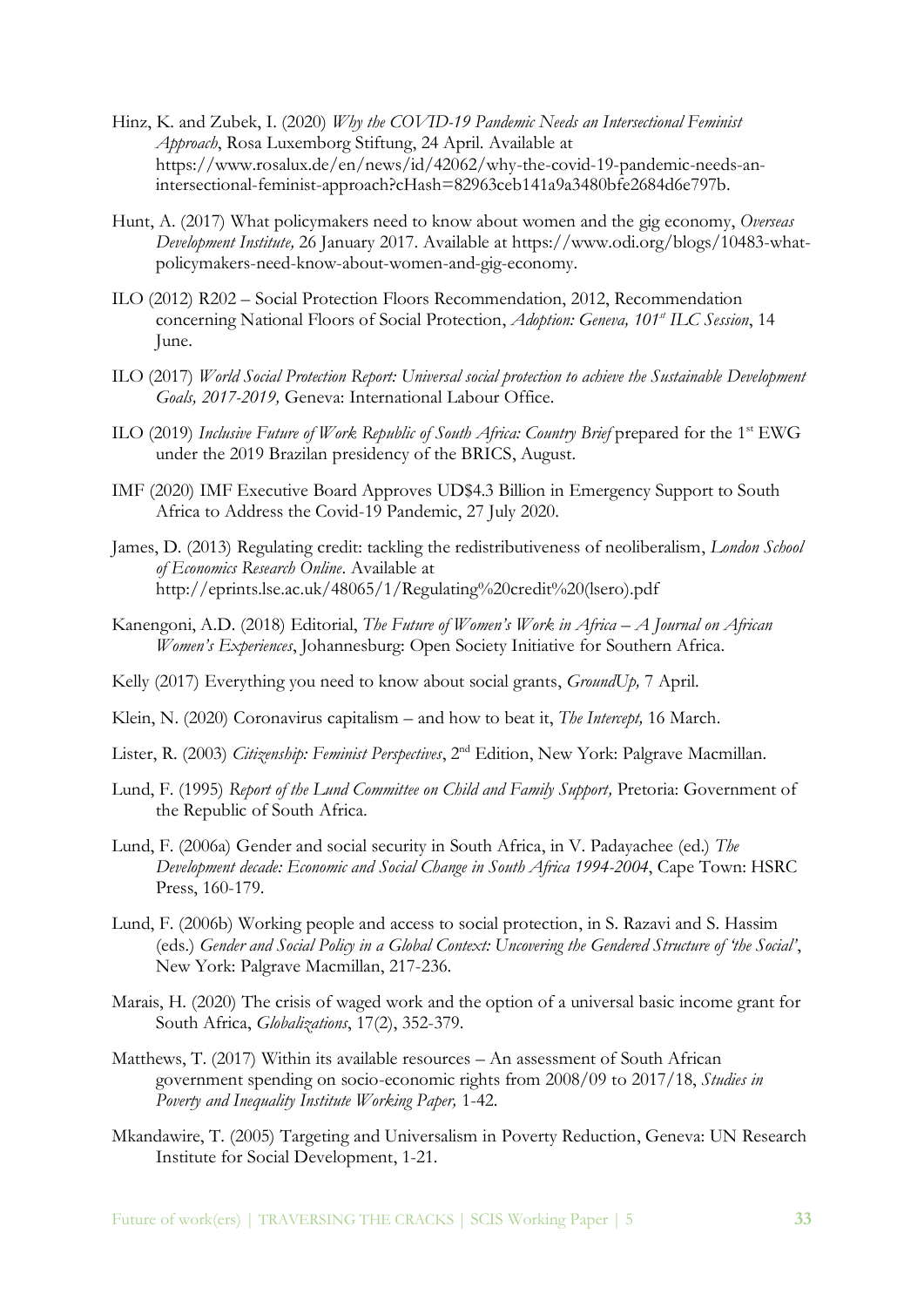- Mokopanele, T. (2005) Manuel told 'to get facts right on basic income grant', *Maile's Guardian*, 25 February.
- Mosoetsa, S. (2004) *Eating from One Pot: The dynamics of survival in poor South African households*, Johannesburg: Wits University Press.
- Moyn, S. (2014) A powerless companion: human rights in the age of neoliberalism, *Law and Contemporary Problems*, 77, 147-169.
- Mpedi, L.G. (2012) The evolving relationships between labour law and social security, *Acta Juridica*, 270.
- *National Minimum Wage Act,* 2018*,* Government of the Republic of South Africa.
- Naidoo, K. (2020) *Unemployment by Social Group in South Africa*, Johannesburg: Southern Centre for Inequality Studies .
- National Planning Commission (2012) *National Development Plan, 2030 (NDP)*, Pretoria: Government of the Republic of South Africa*.*
- National Treasury (2019) *Budget Review, 2019*, Pretoria: Government of the Republic of South Africa
- *News24* (2020) Five million people have received R350 Covid-19 grant, so far Lindiwe Zulu, 30 July.
- Ngubane, N. (2018) Gogos pay to queue for pensions, *GroundUp*, 30 October, available at: <https://www.groundup.org.za/article/gogos-pay-queue-pensions/>
- Ossome, L. (2018) Women's work in the context of closing civic space, *The Future of Women's Work in Africa – A Journal on African Women's Experiences*, Open Society Initiative for Southern Africa.
- Patel, L. (2019) Perspectives of South African caregivers in receipt of child support grants: Implications for family strengthening interventions, *International Journal of Social Welfare*, 28, 307-317.
- Plagerson, S. and Ulriksen, M. (2016) *Report: The Right to Social Security in South Africa,* Johannesburg: Foundation for Human Rights.
- RSA (1993) *Compensation for Occupational Injuries and Diseases Act*, (as amended) Government of the Republic of South Africa.
- SASSA (2018) *Annual Report: 2017/2018,* Pretoria: Government of the Republic of South Africa.
- SASSA (2019) *Annual Report: 2018/2019,* Pretoria: Government of the Republic of South Africa.
- Scalabrini (2020) Celebrating a court victory some of South Africa's asylum seekers and special permit holders will be able to apply to the Social Relief of Distress Grant, 19 June 2020. Available at https://scalabrini.org.za/news/victory-in-covid19-social-relief-grant-courtcase/.
- Seekings, J. (2020) Covid-19: Ramaphosa's plan is good, but the budget is insufficient, *GroundUp*, 23 April.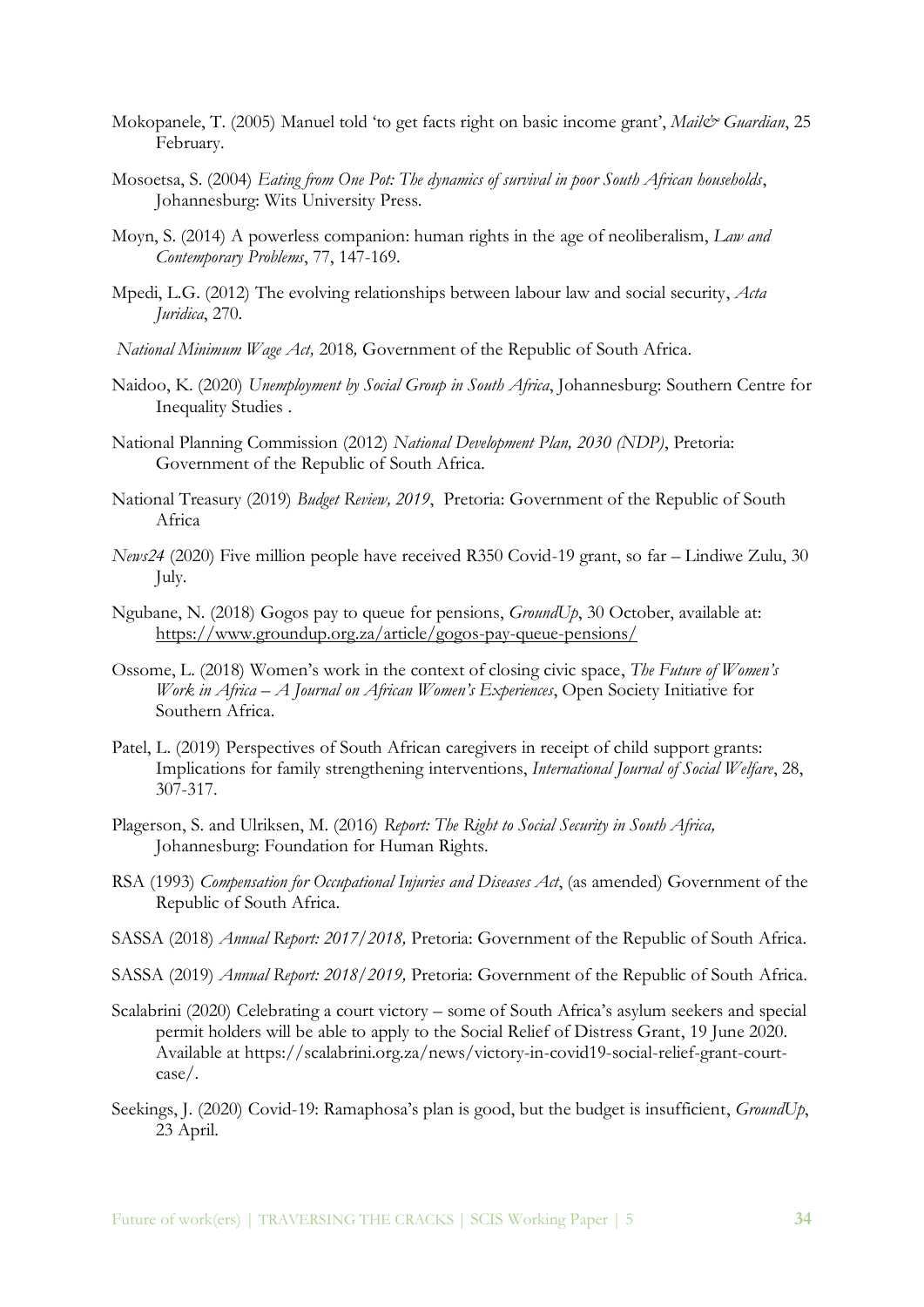- SERI (2020) Press Statement: Domestic Workers head to Constitutional Court, Johannesburg, Socio-Economic RightsInstitute , 9 March
- Smit, S. (2020) Workers with non-compliant bosses can now access Covid-19 relief scheme, *Mail&Guardian*, 26 May.
- Studies in Poverty and Inequality Institute (SPII) (2020) Webinar: Universal Basic Income: Global Experience and Options for South Africa – ANC and Guy Standing, 1 September 2020, available at: https://spii.org.za/universal-basic-income-global-experience-and-policyoptions-for-south-africa/
- Sonke Gender Justice (2020) Joint submission on covid-19 and the increase of domestic violence against women, *Sonke Gender Justice, MOSAIC and Foundation for Human Rights*, 30 June 2020.
- SASPEN (2020) Web Seminar Report: Social Protection in Southern Africa The Role of Social Protection and Emergency Response to Covid-19, 21 July 2020, Johannesburg: Southern African Social Protection Experts Network
- StatsSA (2016) *Education Series Volume III: Education Enrolment and Achievement, 2016*, Pretoria: Government of the Republic of South Africa.
- StatsSA (2017) *Poverty Trends in South Africa: An examination of absolute poverty between 2006 and 2015,* Pretoria: Government of the Republic of South Africa.
- StatsSA (2018) Quarterly Labour Force Survey, Q4:2018. Available at [http://www.statssa.gov.za/publications/P0211/Presentation\\_QLFS%20Q4\\_2018.pdf](http://www.statssa.gov.za/publications/P0211/Presentation_QLFS%20Q4_2018.pdf)
- StatsSA (2019a) *Inequality Trends in South Africa – A Multidimensional Diagnostic of Inequality,* Pretoria: Government of the Republic of South Africa.
- StatsSA (2019b) General Household Survey, 2018, Pretoria: Government of the Republic of South Africa.
- StatsSA (2019c) Fueling prices drag inflation down, 20 February 2019. Available at <http://www.statssa.gov.za/?p=11931>
- StatsSA (2020a) Protecting South Africa's elderly, 9 July 2020. Available at <http://www.statssa.gov.za/?p=13445>
- StatsSA (2020b) SA population reaches 58,8 million, 29 July 2020. Available at http://www.statssa.gov.za/?p=12362#:~:text=The%20estimated%20population%20of% 20South,year%20population%20estimates%20(MYPE)
- Taylor, V. (2000) Marketisation of governance: critical feminist perspectives from the south, *Development Alternatives with Women for a New Era*, Cape Town: University of Cape Town.
- Taylor, V. (2002) *Report: Committee of Inquiry into a Comprehensive System of Social Security,* Pretoria: Government of the Republic of South Africa.
- Taylor, V. (2007) Recasting Power and Transforming Governance: A feminist perspective from the South, *Society for International Development*, 28-35.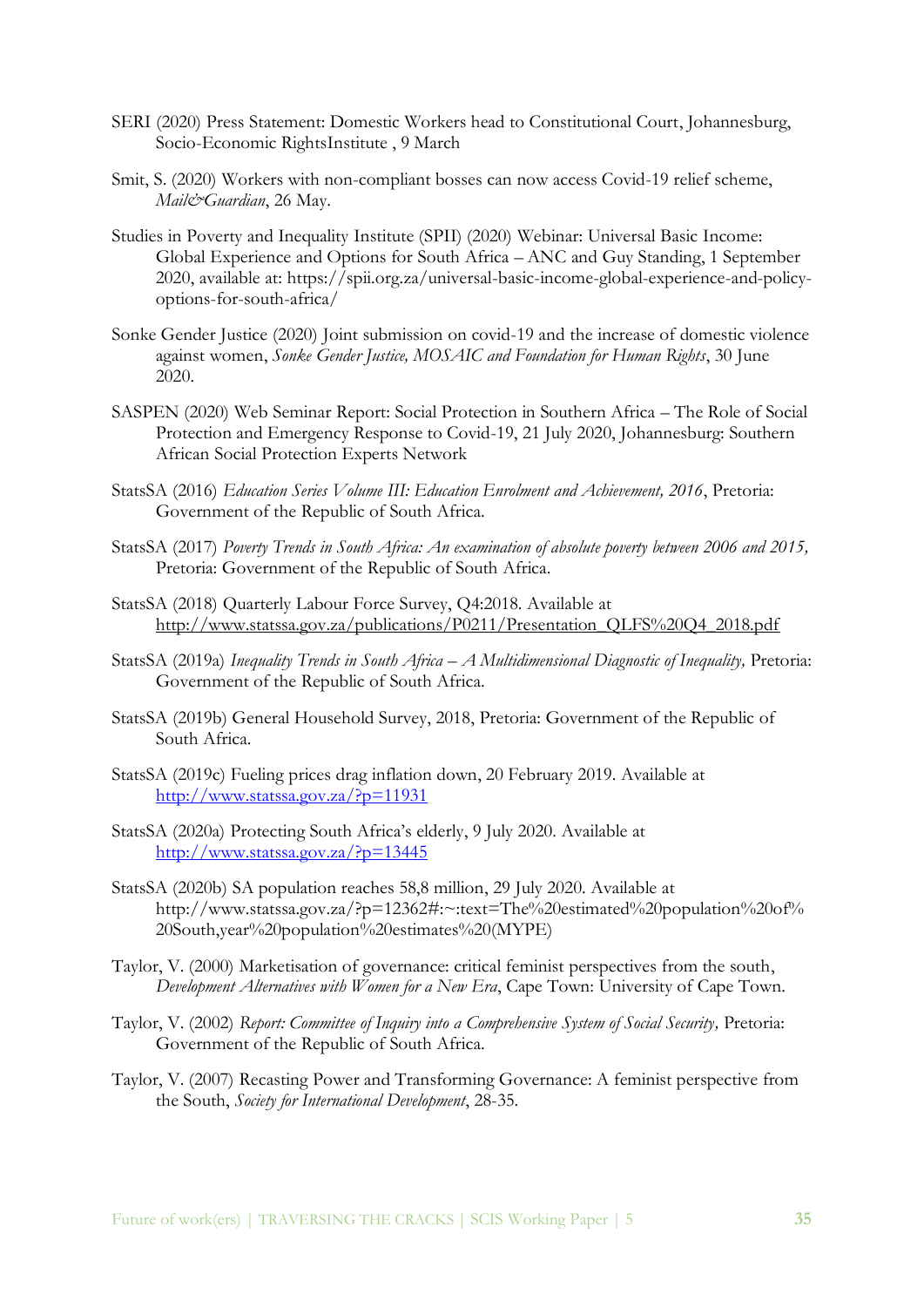- Taylor, V. (2015) Human Rights and Human Security: Feminists Contesting the Terrain in R. Baksh and W. Harcourt (eds.) *The Oxford Handbook of Transnational Feminist Movements*, Oxford: Oxford University Press, 346-366.
- Torkelson, E. (2017) This is the World Bank's role in sassa's social grants payment system: R1.6bn, *GroundUp*, 23 March.
- Torkelson, E. (2020) Collateral Damages: Cash transfer and debt transfer in South Africa, *World Development*, 126, 1-11.
- *Unemployment Insurance Act,* 2001 (UIA) (Government of the Republic of South Africa)
- UN AIDS (2018) *Country Overview: South Africa.* Available at https://www.unaids.org/en/regionscountries/countries/southafrica
- UN CESCR (2018) *Concluding observations on the initial report of South Africa, E/C.12/ZAF/CO/1,* 12 October.
- UN Women (2020) Violence against women and girls: the shadow pandemic, 6 April 2020. Available at https://www.unwomen.org/en/news/stories/2020/4/statement-edphumzile-violence-against-women-during-pandemic.
- Vally, N. (2016) South African Social Assistance and the 2012 Privatised National Payment System: An examination of insecurities and technopolitics in social grant administration and payment, Dissertation submitted in completion of Doctor of Philosophy, Johannesburg: University of the Witwatersrand.
- Van der Berg, S (1997) South African social security under apartheid and beyond, *Development Southern Africa*, 14:4, 481-503
- VeneKlasen, L., Miller, V., Clark, C. and Reilly, M. (2004) *Rights-based Approaches and Beyond: Challenges of Linking Rights and Participation,* Sussex: University of Sussex, Institute for Development Studies. Available at https://www.ids.ac.uk/files/Wp235.pdf.
- Venter, Z. (2020) Centre for Child Law, NGOs concerned about relief package problems, *Independent Online*, 30 April.
- WIEGO (2020) Informal worker demands during COVID-19 crisis, Manchester: Women in Informal Employment Globalizing and Organizing. Available at https://www.wiego.org/informal-worker-demands-during-covid-19-crisis
- World Bank (2018) *Overcoming Poverty and Inequality in South Africa: An assessment of drivers, constraints and opportunities,* Washington, DC: World Bank.
- World Bank (2019) *World Development Report: The Changing Nature of Work*, Washington, DC: World Bank.
- WEF (2017) *The Future of Jobs and Skills in Africa – Preparing the Region for the Fourth Industrial Revolution,* Geneva: World Economic Forum.